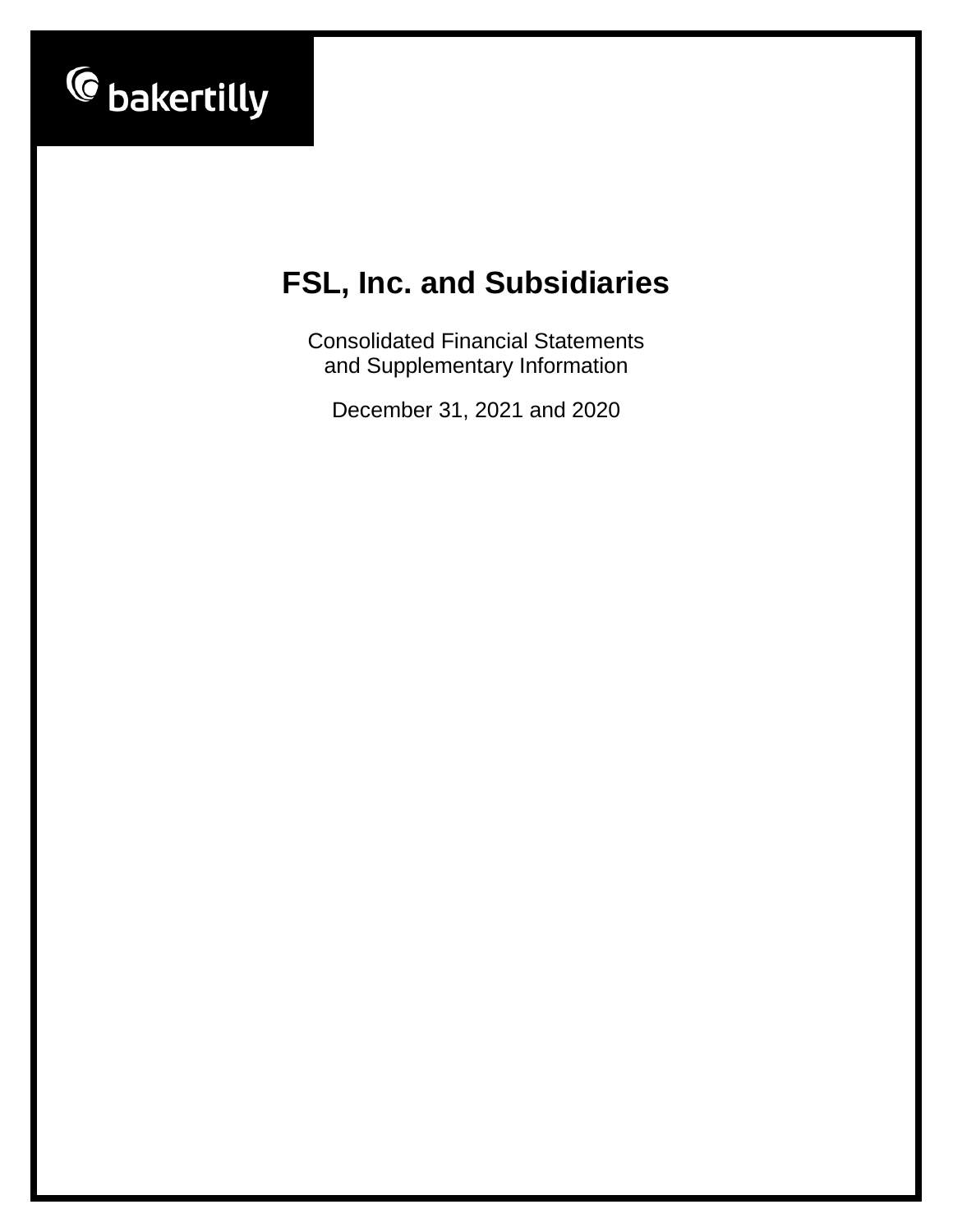Table of Contents December 31, 2021 and 2020

|                                                                                                                 | <u>Page</u> |
|-----------------------------------------------------------------------------------------------------------------|-------------|
| <b>Independent Auditors' Report</b>                                                                             |             |
| <b>Consolidated Financial Statements</b>                                                                        |             |
| <b>Consolidated Balance Sheets</b>                                                                              | 3           |
| Consolidated Statements of Operations and Changes in Net Assets                                                 | 4           |
| Consolidated Statements of Cash Flows                                                                           | 5           |
| Notes to Consolidated Financial Statements                                                                      | 6           |
| <b>Supplementary Information</b>                                                                                |             |
| Schedule I - Consolidating Balance Sheet -<br>December 31, 2021                                                 | 25          |
| Schedule II - Consolidating Statement of Operations and Changes in Net Assets -<br>Year Ended December 31, 2021 | 26          |
| Schedule III - Consolidating Statement of Cash Flows -<br>Year Ended December 31, 2021                          | 27          |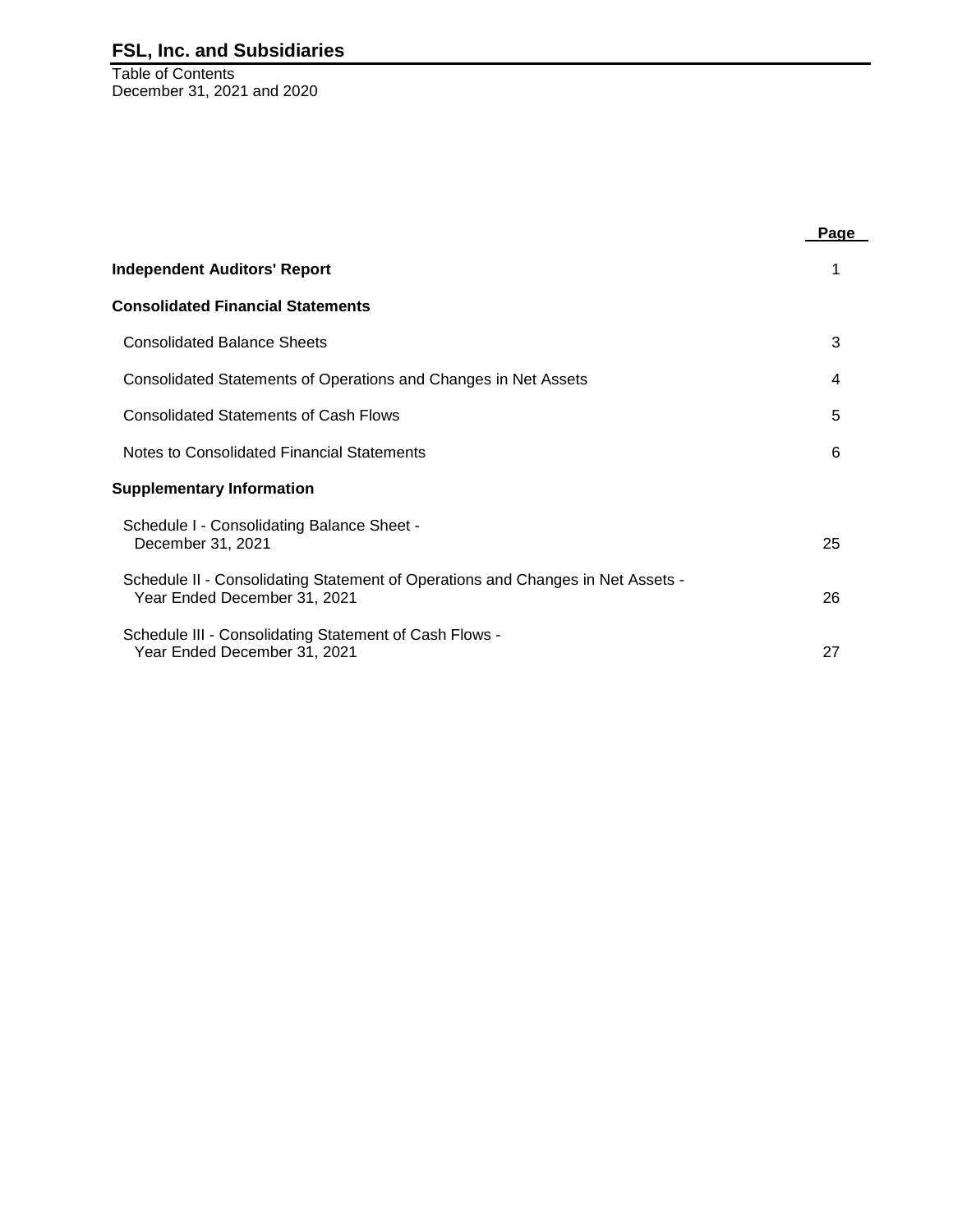

# **Independent Auditors' Report**

To the Board of Directors of FSL, Inc. and Subsidiaries

#### **Opinion**

We have audited the consolidated financial statements of FSL, Inc. and Subsidiaries (the Organization), which comprise the consolidated statements of financial position as of December 31, 2021 and 2020, and the related consolidated statements of operations, changes in net assets and cash flows for the years then ended, and the related notes to the consolidated financial statements.

In our opinion, the accompanying consolidated financial statements present fairly, in all material respects, the financial position of the Organization as of December 31, 2021 and 2020, and the results of its operations, changes in its net assets and its cash flows for the years then ended in accordance with accounting principles generally accepted in the United States of America (GAAP).

#### **Basis for Opinion**

We conducted our audits in accordance with auditing standards generally accepted in the United States of America (GAAS). Our responsibilities under those standards are further described in the Auditors' Responsibilities for the Audit of the Consolidated Financial Statements section of our report. We are required to be independent of the Organization and to meet our other ethical responsibilities, in accordance with the relevant ethical requirements relating to our audits. We believe that the audit evidence we have obtained is sufficient and appropriate to provide a basis for our audit opinion.

#### **Responsibilities of Management for the Consolidated Financial Statements**

Management is responsible for the preparation and fair presentation of the consolidated financial statements in accordance with accounting principles generally accepted in the United States of America, and for the design, implementation and maintenance of internal control relevant to the preparation and fair presentation of financial statements that are free from material misstatement, whether due to fraud or error.

In preparing the consolidated financial statements, management is required to evaluate whether there are conditions or events, considered in the aggregate, that raise substantial doubt about the Organization's ability to continue as a going concern within one year after the date that the financial statements are issued.

#### **Auditors' Responsibilities for the Audit of the Consolidated Financial Statements**

Our objectives are to obtain reasonable assurance about whether the consolidated financial statements as a whole are free from material misstatement, whether due to fraud or error, and to issue an auditors' report that includes our opinion. Reasonable assurance is a high level of assurance but is not absolute assurance and therefore is not a guarantee that an audit conducted in accordance with GAAS will always detect a material misstatement when it exists. The risk of not detecting a material misstatement resulting from fraud is higher than for one resulting from error, as fraud may involve collusion, forgery, intentional omissions, misrepresentations or the override of internal control. Misstatements are considered material if there is a substantial likelihood that, individually or in the aggregate, they would influence the judgment made by a reasonable user based on the consolidated financial statements.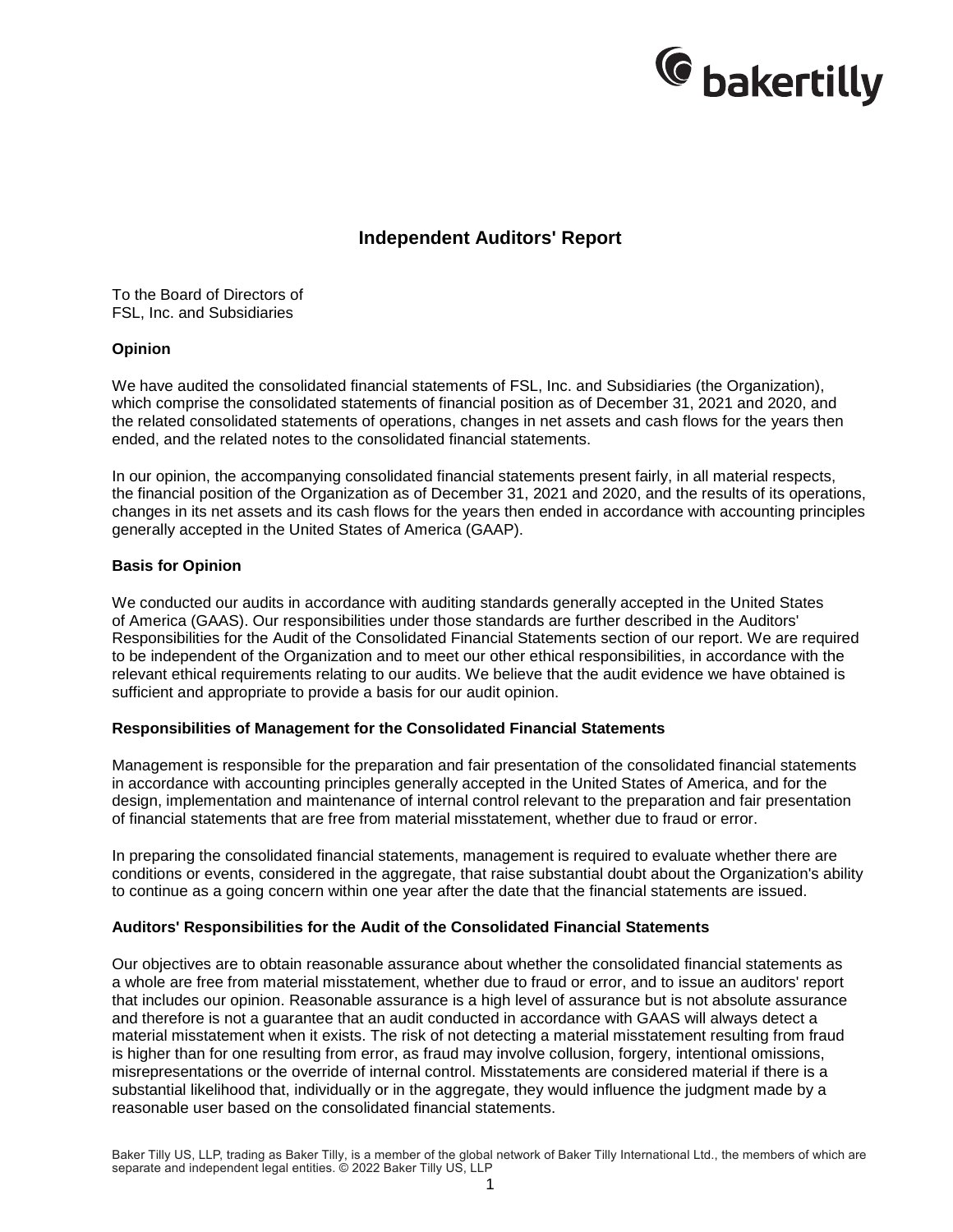In performing an audit in accordance with GAAS, we:

- Exercise professional judgment and maintain professional skepticism throughout the audit.
- Identify and assess the risks of material misstatement of the consolidated financial statements, whether due to fraud or error, and design and perform audit procedures responsive to those risks. Such procedures include examining, on a test basis, evidence regarding the amounts and disclosures in the consolidated financial statements.
- Obtain an understanding of internal control relevant to the audit in order to design audit procedures that are appropriate in the circumstances, but not for the purpose of expressing an opinion on the effectiveness of the Organization's internal control. Accordingly, no such opinion is expressed.
- Evaluate the appropriateness of accounting policies used and the reasonableness of significant accounting estimates made by management, as well as evaluate the overall presentation of the consolidated financial statements.
- Conclude whether, in our judgment, there are conditions or events, considered in the aggregate, that raise substantial doubt about the Organization's ability to continue as a going concern for a reasonable period of time.

We are required to communicate with those charged with governance regarding, among other matters, the planned scope and timing of the audit, significant audit findings and certain internal control-related matters that we identified during the audit.

#### **Supplementary Information**

Our audits were conducted for the purpose of forming an opinion on the consolidated financial statements as a whole. The consolidating information on pages 25 through 27 is presented for purposes of additional analysis of the consolidated financial statements and it is not a required part of the consolidated financial statements. Such information is the responsibility of management and was derived from and relates directly to the underlying accounting and other records used to prepare the consolidated financial statements. The information has been subjected to the auditing procedures applied in the audit of the consolidated financial statements and certain additional procedures, including comparing and reconciling such information directly to the underlying accounting and other records used to prepare the consolidated financial statements or to the consolidated financial statements themselves, and other additional procedures in accordance with auditing standards generally accepted in the United States of America. In our opinion, the information is fairly stated, in all material respects, in relation to the consolidated financial statements as a whole.

Baker Tilly US, LLP

Philadelphia, Pennsylvania May 12, 2022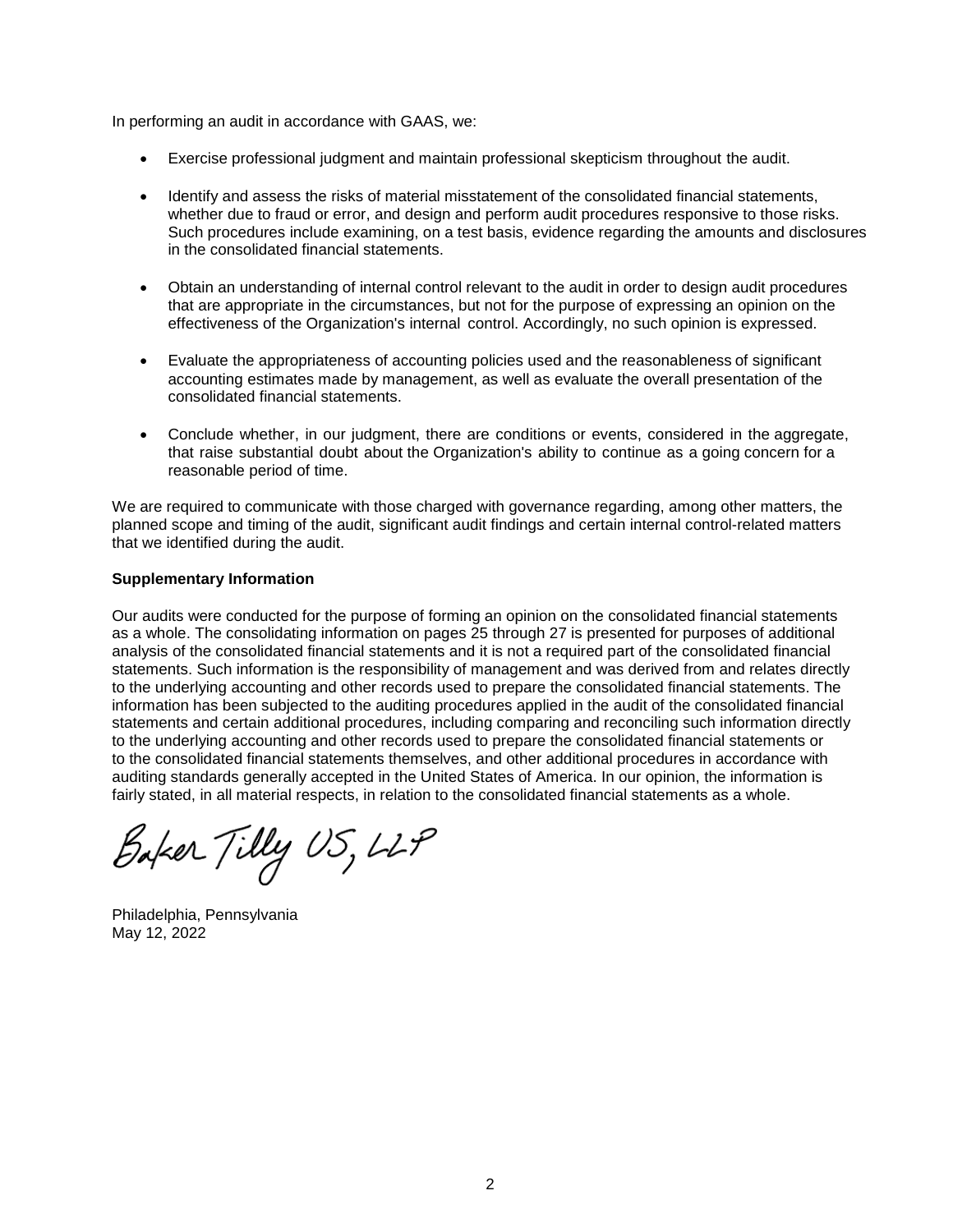Consolidated Balance Sheets December 31, 2021 and 2020

|                                                                                                                                                                                                                           | 2021                                                                            | 2020                                                                             |
|---------------------------------------------------------------------------------------------------------------------------------------------------------------------------------------------------------------------------|---------------------------------------------------------------------------------|----------------------------------------------------------------------------------|
| <b>Assets</b>                                                                                                                                                                                                             |                                                                                 |                                                                                  |
| <b>Current Assets</b><br>Cash and cash equivalents<br>Investments<br>Assets whose use is limited, current portion<br>Accounts receivable, net<br>Pledges receivable, current portion<br>Supplies and other current assets | \$<br>3,694,123<br>53,146,337<br>7,348,587<br>3,510,850<br>115,000<br>1,319,690 | \$<br>2,556,836<br>45,991,734<br>14,185,180<br>3,127,707<br>100,000<br>2,186,202 |
| Total current assets                                                                                                                                                                                                      | 69,134,587                                                                      | 68,147,659                                                                       |
| <b>Pledges Receivable</b>                                                                                                                                                                                                 | 723,706                                                                         | 814,300                                                                          |
| <b>Noncurrent Assets Whose Use is Limited</b>                                                                                                                                                                             | 3,091,357                                                                       | 4,169,155                                                                        |
| <b>Property and Equipment, Net</b>                                                                                                                                                                                        | 126,913,739                                                                     | 114,196,210                                                                      |
| <b>Long-Term Deposits</b>                                                                                                                                                                                                 | 80,929                                                                          | 80,929                                                                           |
| <b>Total assets</b>                                                                                                                                                                                                       | 199,944,318                                                                     | 187,408,253<br>\$                                                                |
| <b>Liabilities and Net Assets</b>                                                                                                                                                                                         |                                                                                 |                                                                                  |
| <b>Current Liabilities</b><br>Accounts payable and accrued expenses<br>Accrued interest payable<br>Deferred grant revenue<br>Current portion of long-term debt                                                            | \$<br>3,215,429<br>1,854,226<br>31,716<br>3,127,093                             | \$<br>4,011,395<br>1,883,526<br>4,147,700<br>2,606,690                           |
| <b>Total current liabilities</b>                                                                                                                                                                                          | 8,228,464                                                                       | 12,649,311                                                                       |
| <b>Refundable Waiting List Deposits</b>                                                                                                                                                                                   | 190,053                                                                         | 293,531                                                                          |
| <b>Refundable Advance Entrance Fees</b>                                                                                                                                                                                   | 28,644,090                                                                      | 18,502,904                                                                       |
| <b>Deferred Revenue From Advance Entrance Fees</b>                                                                                                                                                                        | 16,605,193                                                                      | 16,924,515                                                                       |
| <b>Deferred Revenue for Renovations</b>                                                                                                                                                                                   | 736,496                                                                         | 854,335                                                                          |
| Long-Term Debt, Net                                                                                                                                                                                                       | 91,472,452                                                                      | 93,578,892                                                                       |
| <b>Total liabilities</b>                                                                                                                                                                                                  | 145,876,748                                                                     | 142,803,488                                                                      |
| <b>Net Assets</b><br>Without donor restrictions<br>With donor restrictions                                                                                                                                                | 51,057,882<br>3,009,688                                                         | 42,129,401<br>2,475,364                                                          |
| Total net assets                                                                                                                                                                                                          | 54,067,570                                                                      | 44,604,765                                                                       |
| Total liabilities and net assets                                                                                                                                                                                          | 199,944,318                                                                     | 187,408,253<br>S.                                                                |

*See notes to consolidated financial statements*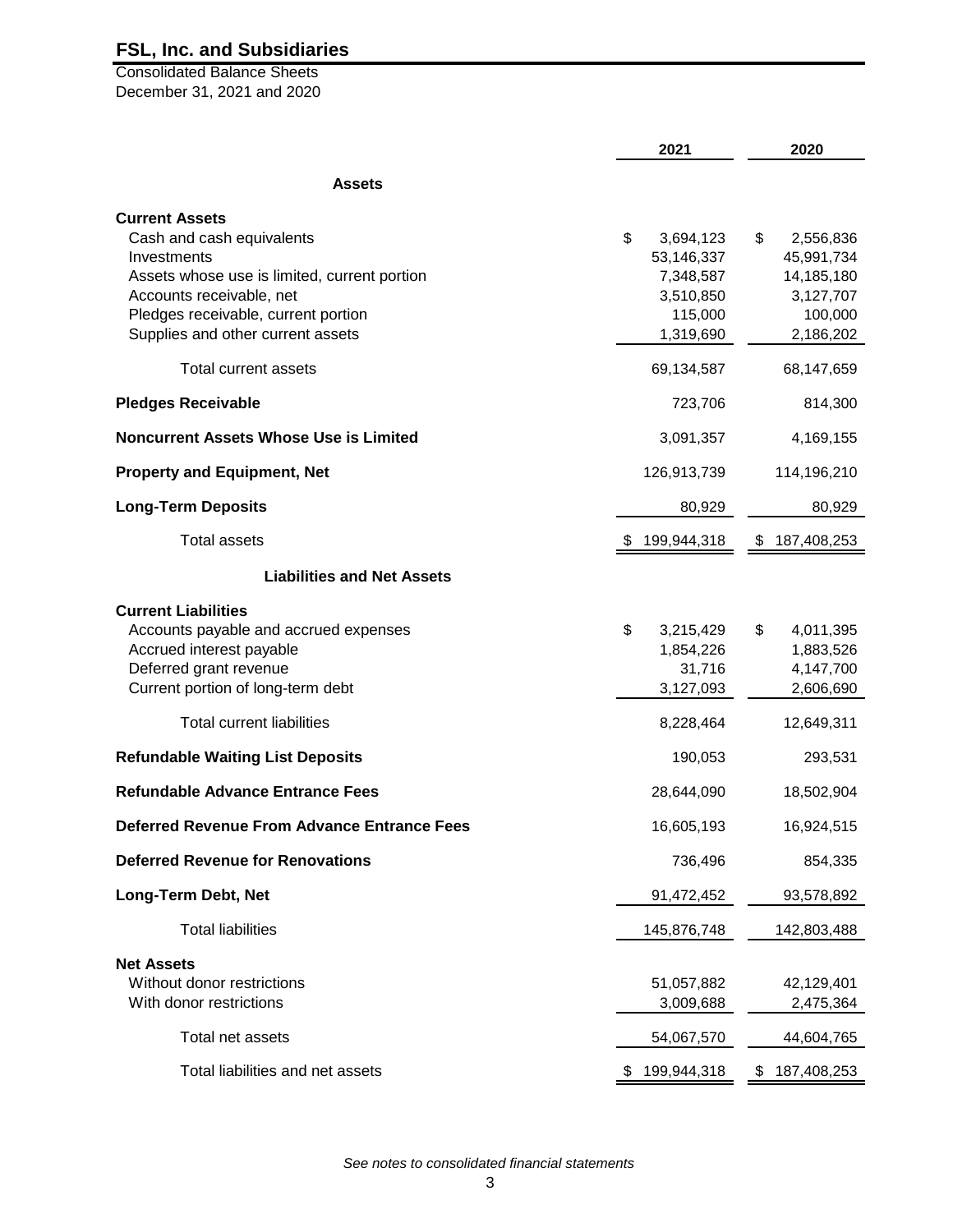Consolidated Statements of Operations and Changes in Net Assets Years Ended December 31, 2021 and 2020

|                                                                                                               | 2021             | 2020             |
|---------------------------------------------------------------------------------------------------------------|------------------|------------------|
| <b>Net Assets Without Donor Restrictions</b>                                                                  |                  |                  |
| Revenue:                                                                                                      |                  |                  |
| Resident services, including amortization of advance entrance                                                 |                  |                  |
| fees of \$7,050,855 in 2021 and \$7,560,711 in 2020                                                           | \$<br>24,780,034 | \$<br>24,747,889 |
| Patient revenue from nonresidents                                                                             | 6,606,170        | 6,844,301        |
| Home and community based services, including amortization<br>of advance entrance fees of \$99,384 in 2021 and |                  |                  |
| \$108,374 in 2020                                                                                             | 8,632,812        | 8,543,042        |
| Other revenues                                                                                                | 5,220,845        | 4,434,435        |
| Contributions                                                                                                 | 61,588           |                  |
| Investment Income                                                                                             | 2,532,994        | 1,741,834        |
| PPP loan forgiveness revenue                                                                                  | 4,147,700        |                  |
| COVID-19 grant income                                                                                         |                  | 1,172,797        |
| Net assets released from restrictions                                                                         | 42,562           | 140,374          |
| <b>Total revenue</b>                                                                                          | 52,024,705       | 47,624,672       |
|                                                                                                               |                  |                  |
| Expenses:<br>Salaries and benefits                                                                            |                  |                  |
|                                                                                                               | 23,640,793       | 24,373,378       |
| <b>Contracted services</b>                                                                                    | 5,970,996        | 5,344,965        |
| Supplies and other                                                                                            | 8,808,620        | 8,684,720        |
| Interest and amortization, net                                                                                | 2,346,418        | 2,493,880        |
| Depreciation                                                                                                  | 5,570,734        | 5,315,096        |
| Provision for bad debt                                                                                        | 390,281          | 186,245          |
| <b>Total expenses</b>                                                                                         | 46,727,842       | 46,398,284       |
| Income from operations before accelerated depreciation                                                        | 5,296,863        | 1,226,388        |
| <b>Accelerated Depreciation</b>                                                                               | 140,141          | 1,124,243        |
| Income from operations                                                                                        | 5,156,722        | 102,145          |
| Loss on Disposal of Property and Equipment                                                                    | (104, 604)       | (147, 133)       |
| Net Change in Unrealized Gains on Investments                                                                 | 3,876,363        | 1,363,874        |
| Excess of revenues over expenses and increase in                                                              |                  |                  |
| net assets without donor restrictions                                                                         | 8,928,481        | 1,318,886        |
| <b>Net Assets With Donor Restrictions</b>                                                                     |                  |                  |
| Contributions                                                                                                 | 576,886          | 1,243,497        |
| Investment loss, net                                                                                          |                  | (109, 677)       |
| Net change in unrealized losses on investments                                                                |                  | (105, 277)       |
| Net assets released from restriction                                                                          | (42, 562)        | (140, 374)       |
| Increase in net assets with donor restrictions                                                                | 534,324          | 888,169          |
| Increase in net assets                                                                                        | 9,462,805        | 2,207,055        |
| <b>Net Assets, Beginning</b>                                                                                  | 44,604,765       | 42,397,710       |
| <b>Net Assets, Ending</b>                                                                                     | \$<br>54,067,570 | \$<br>44,604,765 |

*See notes to consolidated financial statements*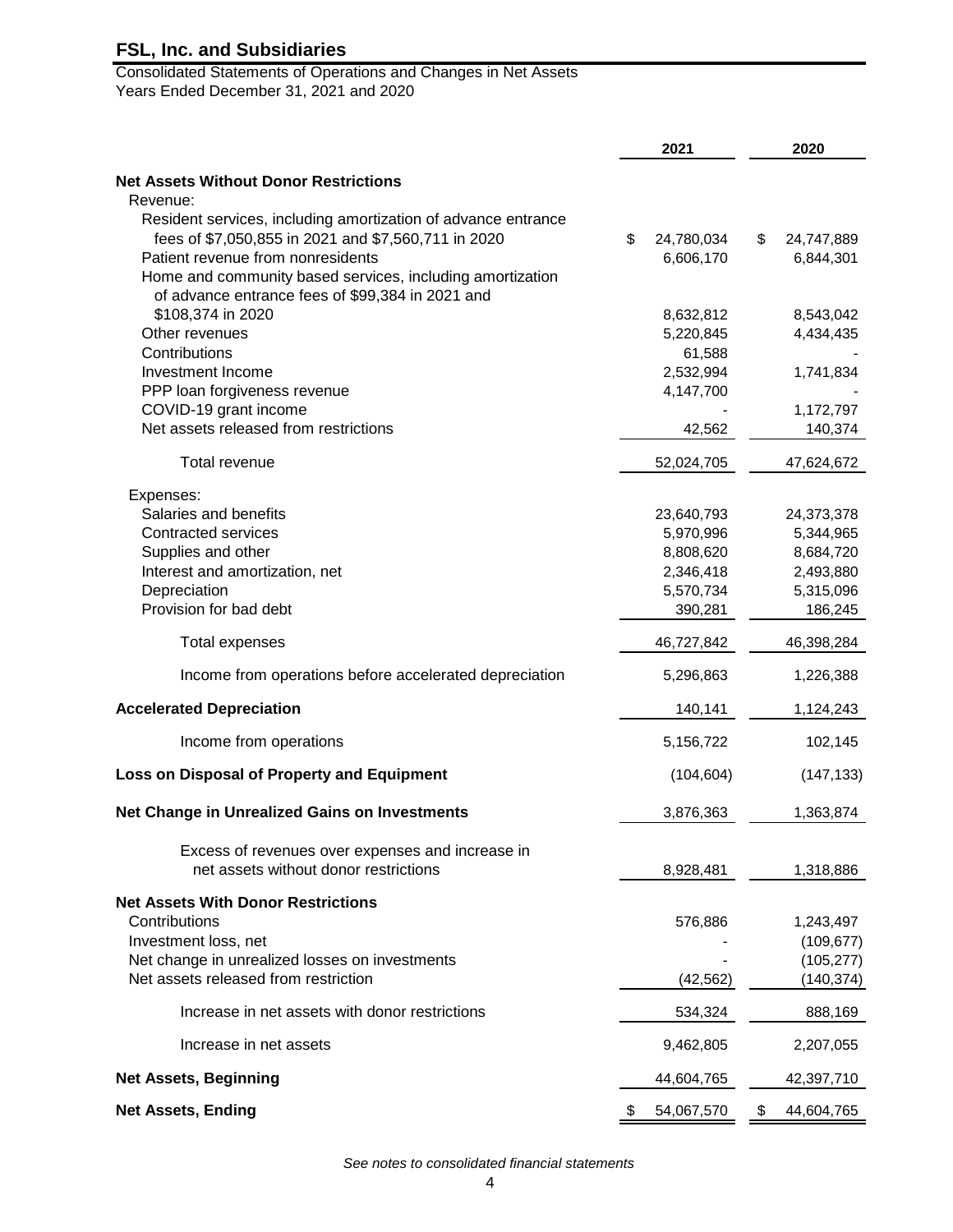Consolidated Statements of Cash Flows

Years Ended December 31, 2021 and 2020

|                                                                                                                         |    | 2021                 | 2020                    |
|-------------------------------------------------------------------------------------------------------------------------|----|----------------------|-------------------------|
| <b>Cash Flows From Operating Activities</b>                                                                             |    |                      |                         |
| Increase in net assets                                                                                                  | \$ | 9,462,805            | \$<br>2,207,055         |
| Adjustments to reconcile increase in net assets                                                                         |    |                      |                         |
| to net cash provided by operating activities:                                                                           |    |                      |                         |
| Cash received from advance entrance fees and waiting list deposits, net                                                 |    | 11,874,833           | 7,380,587               |
| Amortization of advance entrance fees                                                                                   |    | (7, 150, 239)        | (7,669,085)             |
| Amortization of deferred revenue for renovations                                                                        |    | (117, 839)           | (117, 839)              |
| Amortization of deferred financing costs                                                                                |    | 51,443               | 51,674                  |
| Amortization of bond premium                                                                                            |    | (392, 507)           | (412,000)               |
| Loss on disposal of property and equipment                                                                              |    | 104,604              | 147,133                 |
| Contributions restricted for long-term purposes                                                                         |    |                      | (814, 300)              |
| Depreciation                                                                                                            |    | 5,710,875            | 6,439,339               |
| Net change in unrealized gain on investments                                                                            |    | (3,876,363)          | (1,258,597)             |
| Changes in operating assets and liabilities:                                                                            |    |                      |                         |
| Accounts receivable                                                                                                     |    | (383, 143)           | 1,080,213               |
| Pledges receivable<br>Supplies and other current assets                                                                 |    | (24, 406)<br>866,512 | (100,000)<br>(927, 720) |
| Accounts payable and accrued expenses                                                                                   |    | (795, 966)           | 342,718                 |
| Accrued interest payable                                                                                                |    | (29, 300)            | 1,770,403               |
| Deferred grant revenue                                                                                                  |    | (4, 115, 984)        | 4,147,700               |
|                                                                                                                         |    |                      |                         |
| Net cash provided by operating activities                                                                               |    | 11,185,325           | 12,267,281              |
| <b>Cash Flows From Investing Activities</b>                                                                             |    |                      |                         |
| Net purchases of investments and assets whose use is limited                                                            |    | (3,780,657)          | (3,060,772)             |
| Acquisition of property and equipment                                                                                   |    | (18, 192, 605)       | (20, 525, 360)          |
|                                                                                                                         |    |                      |                         |
| Net cash used in investing activities                                                                                   |    | (21, 973, 262)       | (23, 586, 132)          |
| <b>Cash Flows From Financing Activities</b>                                                                             |    |                      |                         |
| Proceeds received for renovations                                                                                       |    |                      | 393,415                 |
| Pledge payments received                                                                                                |    | 100,000              |                         |
| Cash received from refundable advance entrance fees                                                                     |    | 4,993,792            | 1,936,143               |
| Principal payments of long-term debt                                                                                    |    | (1,585,376)          | (116, 778)              |
| Net cash used in financing activities                                                                                   |    | 3,508,416            | 2,212,780               |
| Net decrease in cash and cash equivalents and                                                                           |    |                      |                         |
| restricted cash and cash equivalents                                                                                    |    | (7, 279, 521)        | (9, 106, 071)           |
| Cash and Cash Equivalents and Restricted Cash and                                                                       |    |                      |                         |
| <b>Cash Equivalents, Beginning</b>                                                                                      |    | 19,047,898           | 28,153,969              |
|                                                                                                                         |    |                      |                         |
| Cash and Cash Equivalents and Restricted Cash and                                                                       |    |                      |                         |
| <b>Cash Equivalents, Ending</b>                                                                                         | \$ | 11,768,377           | \$<br>19,047,898        |
| Reconciliation of Cash and Cash Equivalents and Restricted                                                              |    |                      |                         |
| <b>Cash and Cash Equivalents</b>                                                                                        |    |                      |                         |
| Cash and cash equivalents                                                                                               | \$ | 3,694,123            | \$<br>2,556,836         |
| Under trust indenture                                                                                                   |    | 7,348,587            | 16,185,394              |
| Wait list and entrance fee deposits                                                                                     |    | 358,617              | 182,265                 |
| Assets with donor restrictions                                                                                          |    | 367,050              | 123,403                 |
|                                                                                                                         |    |                      |                         |
| Total cash and cash equivalents and restricted cash<br>and cash equivalents                                             |    | 11,768,377           | \$<br>19,047,898        |
|                                                                                                                         |    |                      |                         |
| Supplemental Disclosure of Cash Flow Information                                                                        |    |                      |                         |
| Cash paid for interest, net of amounts capitalized                                                                      | S  | 2,716,544            | \$<br>2,009,093         |
|                                                                                                                         |    |                      |                         |
| <b>Noncash Investing and Financing Activities</b><br>Obligations incurred for the acquisition of property and equipment | \$ | 1,363,516            | \$<br>1,023,113         |
|                                                                                                                         |    |                      |                         |
| Forgiveness of Paycheck Protection Program Ioan                                                                         | \$ | 4,147,700            | \$                      |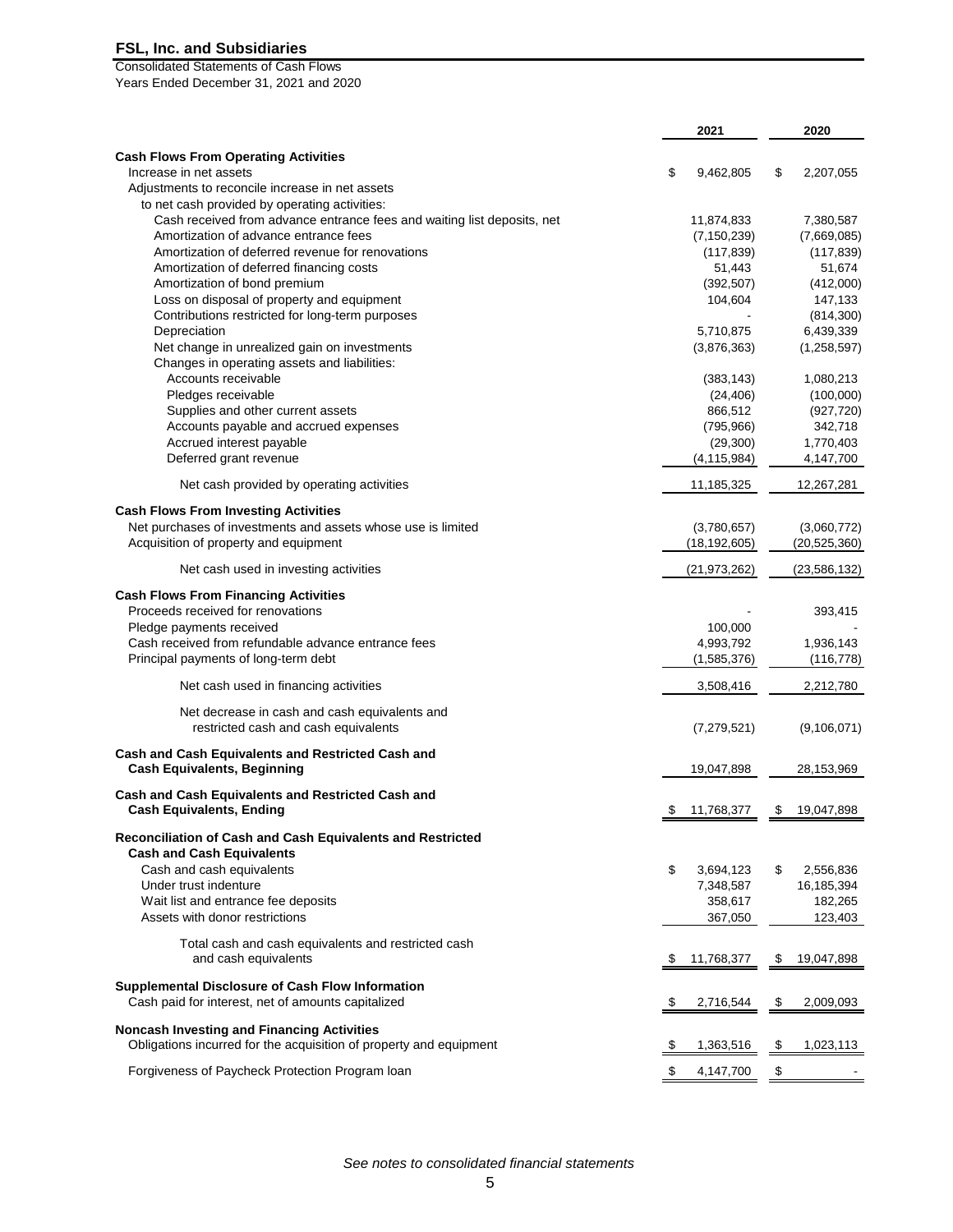Notes to Consolidated Financial Statements December 31, 2021 and 2020

#### **1. Organization and Summary of Significant Accounting Policies**

FSL, Inc. d/b/a Fellowship Senior Living, Inc. (FSL) was formed in September 2021 for the purpose of providing care to aging and elderly through wholly owned subsidiary corporations of various senior living housing, services and programs, home and community based services, and ancillary services related thereto. The following organizations are wholly owned subsidiaries of FSL:

- Fellowship Village, Inc. (FV), formerly known as Fellowship Senior Living, Inc. through September 2021 and a subsidiary of FSL, is a tax-exempt, not-for-profit organization, which operates a continuing care retirement community in Basking Ridge, New Jersey, consisting of 257 residential homes, a community building and a health center consisting of 54 long-term care beds, 64 assisted living beds, 17 memory care beds, a rehabilitation and wellness center and a medical center. FV commenced operations on May 1, 1996.
- Fellowship Foundation, Inc. (the Foundation) was incorporated under the provisions of the New Jersey Nonprofit Corporation Act as a tax-exempt, not-for-profit organization. The Foundation has one member, Fellowship Village, Inc. The Foundation was formed to plan and oversee charitable fundraising development-related programs and activities for FV. In conjunction with operations beginning in 2020, FV contributed assets whose use is limited of \$1,496,359. For the year ending December 31, 2021, FV paid for expenses on behalf of the Foundation in the amount of \$146,614, which included salaries and benefits, contracted services and supplies and other.

On December 9, 2021, FSL signed an asset purchase agreement with Friends Home at Woodstown, Inc. (Friends Home), a continuing care retirement community in Woodstown, NJ, wherein Friends Home has agreed to transfer substantially all assets and liabilities to FSL. The transaction is anticipated to close during 2022, subject to regulatory and bondholder approvals. Additionally, Friends Home signed a management agreement with FSL which became effective on January 25, 2022 to engage FSL as the sole and exclusive manager of the daily operations of Friends Home.

#### **Principles of Consolidation**

The accompanying consolidated financial statements reflect the consolidation of the individual financial statements of FV and the Foundation (collectively referred to as the Organization). FSL has legal control over FV and the Foundation. Inter-organization transactions and balances have been eliminated in consolidation.

#### **Use of Estimates**

The preparation of consolidated financial statements in conformity with accounting principles generally accepted in the United States of America (U.S. GAAP) requires management to make estimates and assumptions that affect the reported amounts of assets and liabilities and disclosure of contingent assets and liabilities as of the date of the consolidated financial statements and the reported amounts of revenue and expenses during the reporting period. Actual results could differ from those estimates.

#### **Cash and Cash Equivalents and Restricted Cash and Cash Equivalents**

For the purpose of the consolidated balance sheets and consolidated statements of cash flows, cash and cash equivalents and restricted cash and cash equivalents consist of cash balances and investments in highly liquid debt instruments purchased with an original maturity of three months or less.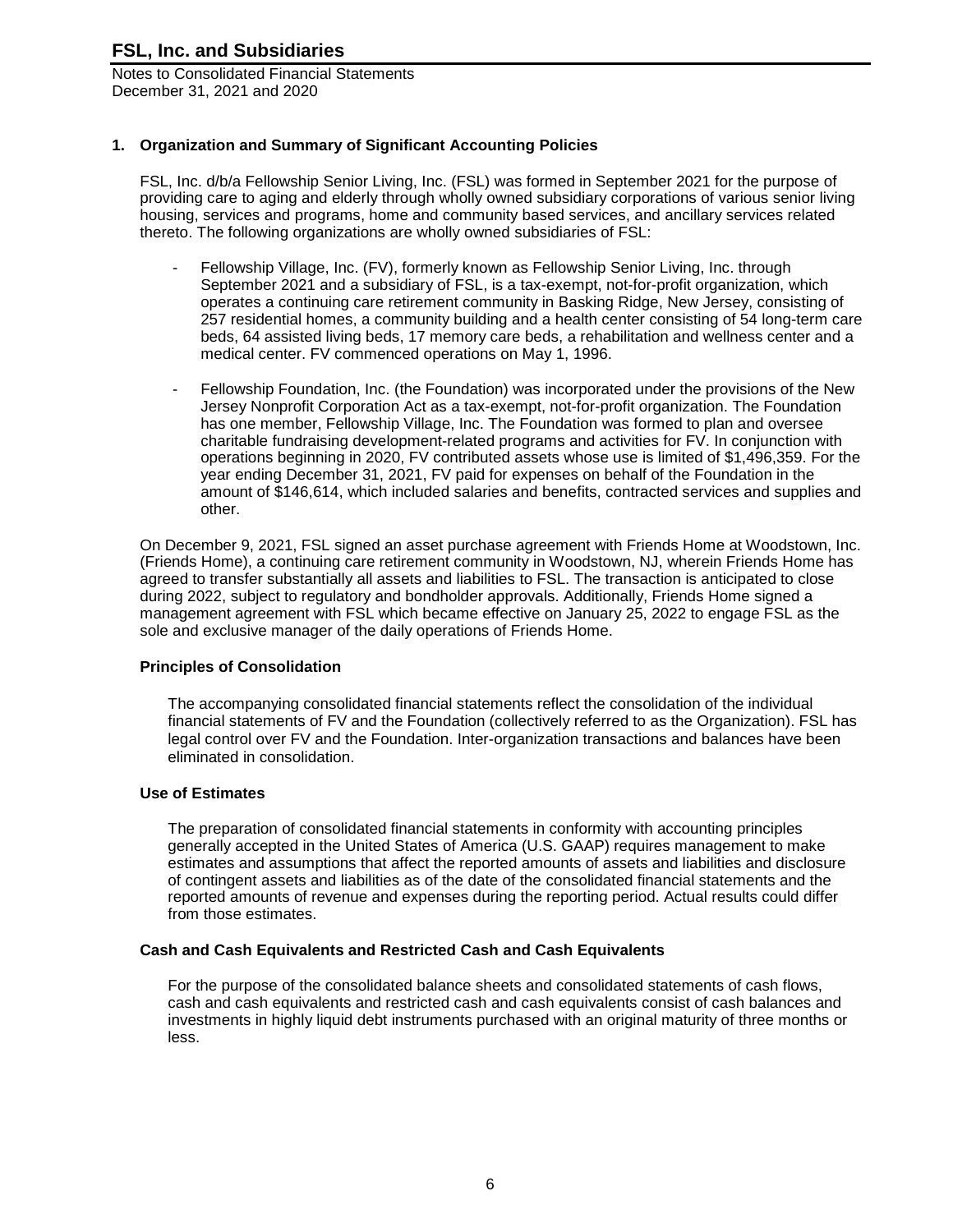Notes to Consolidated Financial Statements December 31, 2021 and 2020

#### **Accounts Receivable**

Accounts receivable include receivables for residential and health care services. FSL assesses collectability on all resident accounts prior to providing services. An allowance for uncollectible accounts is recognized to reduce accounts receivable to its net realizable value for impairment of revenue for changes in resident credit worthiness. The allowances are estimated based on general factors such as payor mix, aging of the receivables and historical collection experience. Accounts are written off through bad debt expense when FSL has exhausted all collection efforts and accounts are deemed impaired.

#### **Investments and Assets Whose Use is Limited**

Assets whose use is limited include assets held by trustees under bond indenture agreements; waiting list and entrance fee deposits held in escrow and assets with donor restrictions.

Marketable securities included within investments and assets whose use is limited are recorded at fair value. The fair value of these investments is determined by reference to quoted market prices.

Alternative investments consist of investments in marketable hedging instruments and limited partnership interests. The marketable hedging instruments are recorded at fair value. The fair value of these investments is determined by reference to quoted market prices. The limited partnership interest investments are reported in the accompanying consolidated balance sheets based upon net asset values derived from the application of the equity method of accounting. Generally, net asset value reflects net contributions to the investee and an ownership share of realized and unrealized investment income and expenses. Individual investment holdings of the limited partnerships may, in turn, include investments in both nonmarketable and market-traded securities. Valuations of the nonmarketable securities are determined by the investment managers or general partner of the funds. These values may be based on historical cost, appraisals or other estimates that require varying degrees of judgment. The investments may indirectly expose FSL to securities lending, short sales of securities and trading in futures and forward contracts, options and other derivative products. FSL's risk is limited to its carrying value of the limited partnerships. Such investments are subject to notification periods to divest ranging from 1 to 30 days. The financial statements of the investees are audited annually by independent auditors, although the timing for reporting the results of such audits may not coincide with the Organization's annual consolidated financial statement reporting.

Investment income or loss (including realized and unrealized gains and losses on investments, interest and dividends) is included in excess of revenue over expenses unless the income is restricted by donor or law.

#### **Supplies**

Supplies are carried at the lower of cost or net realizable value. Cost is defined by using the first-in, first-out method of accounting.

#### **Property and Equipment**

Property and equipment are stated at cost. Depreciation and amortization are computed on the straight-line method based on the estimated useful lives of the assets (ranging from 3 to 40 years) or the term of the related lease.

#### **Deferred Financing Costs**

Deferred financing costs are costs incurred to obtain financings. Deferred financing costs are amortized using the effective interest method over the terms of the indebtedness.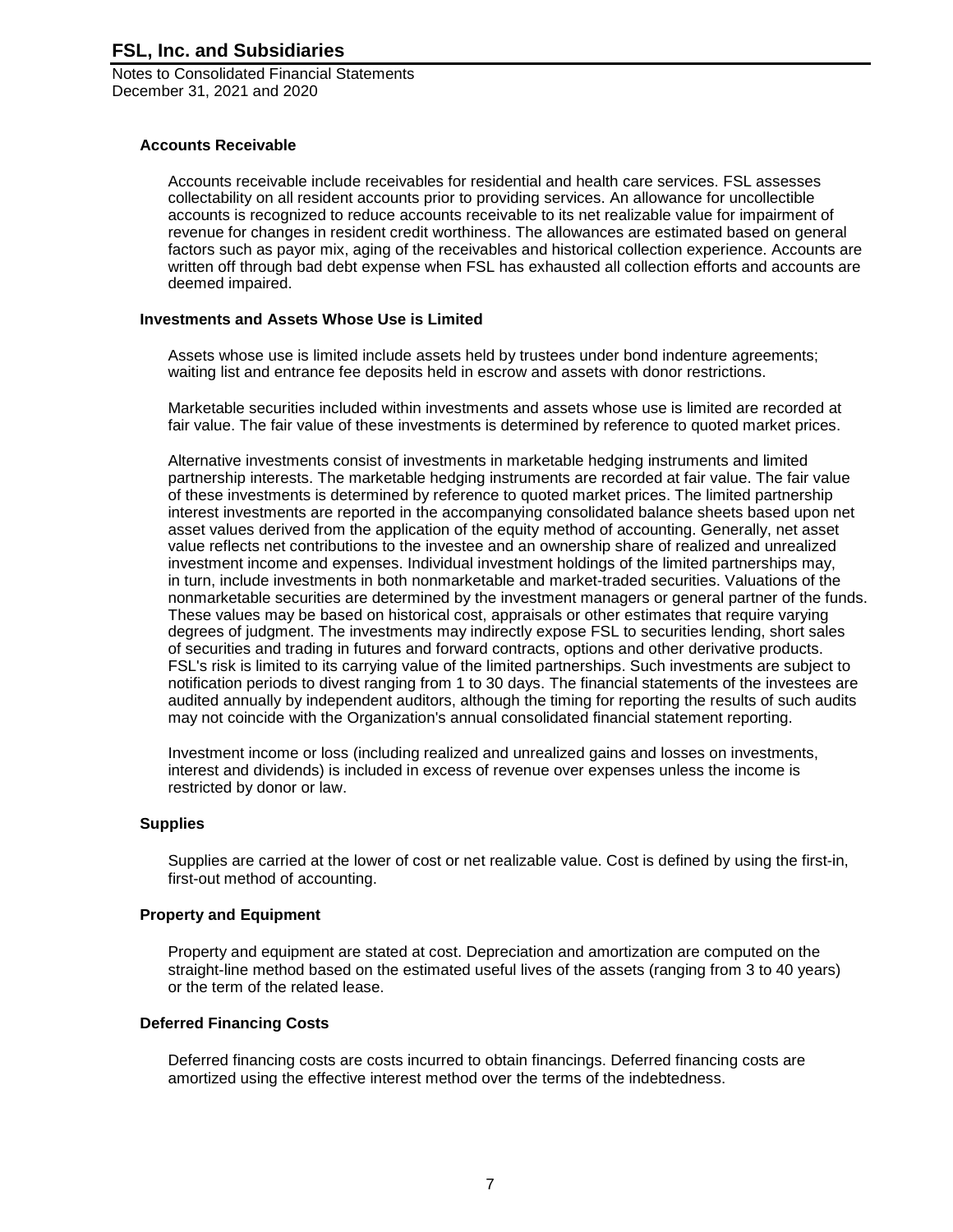Notes to Consolidated Financial Statements December 31, 2021 and 2020

#### **Refundable Advance Entrance Fees**

Refundable advance entrance fees consist of deposits received from prospective residents who have entered into a Residency and Care Agreement. Advance entrance fees received prior to occupancy (generally 10 percent of the total advance entrance fees) are accounted for as partially refundable deposits in accordance with the terms of the Residency and Care Agreement. These deposit amounts are held in escrow and interest earned is deducted from the remaining advance entrance fees payment (generally 90 percent of the total advance entrance fees) which is payable upon occupancy. The advance entrance fee deposits are refundable to the residents upon termination of the residency agreement and prior to establishing residency. After residency is established and after a 90 day probationary period, the fees are refundable to the residents according to the terms of the specific contract.

FV offers residents either a 90 percent refund plan or a traditional refund plan. Under the 90 percent refund plan 90 percent of the entrance fee is refundable subject to reoccupancy. Under the traditional refund plan refunds are due on a declining basis ranging from 2 percent to 4 percent per month.

#### **Deferred Revenue From Advance Entrance Fees**

Fees paid by a resident upon entering into a continuing care contract, net of the portion that is refundable to the resident, are recorded as deferred revenue from advance entrance fees and are amortized to income using the straight-line method over the estimated remaining life expectancy of the resident.

#### **Obligation to Provide Future Services**

FV calculates, every two years, the present value (using a discount rate of 5.0 percent) of the net cost of future services and the use of facilities to be provided to current residents and compares that amount with the balance of deferred revenue from advance entrance fees. At December 31, 2021 and 2020, deferred revenue from advance entrance fees exceeded the present value of the net cost of future services as determined. Therefore, an additional liability for an obligation to provide future services and use of facilities was not required.

#### **Deferred Revenue for Renovations**

Deferred revenue for renovations relates to funds advanced for renovations. The unamortized balance is amortized into revenue over the applicable contract terms.

#### **Pledges Receivable**

The Organization records unconditional pledges at the time the promise is received. Pledges to be received after one year are discounted using the U.S. Treasury rate for the applicable period. Amortization of the discount is recorded as additional contribution revenue.

#### **Net Assets**

Net assets, revenue, gains and losses are classified based on the existence or absence of donor imposed restrictions. Accordingly, net assets and changes therein are classified and reported as follows:

**Net Assets Without Donor Restrictions** - Net assets available for use in general operations and not subject to donor restrictions. All revenue not restricted by donors and donor restricted contributions whose restrictions are met in the same period in which they are received are accounted for in net assets without donor restrictions.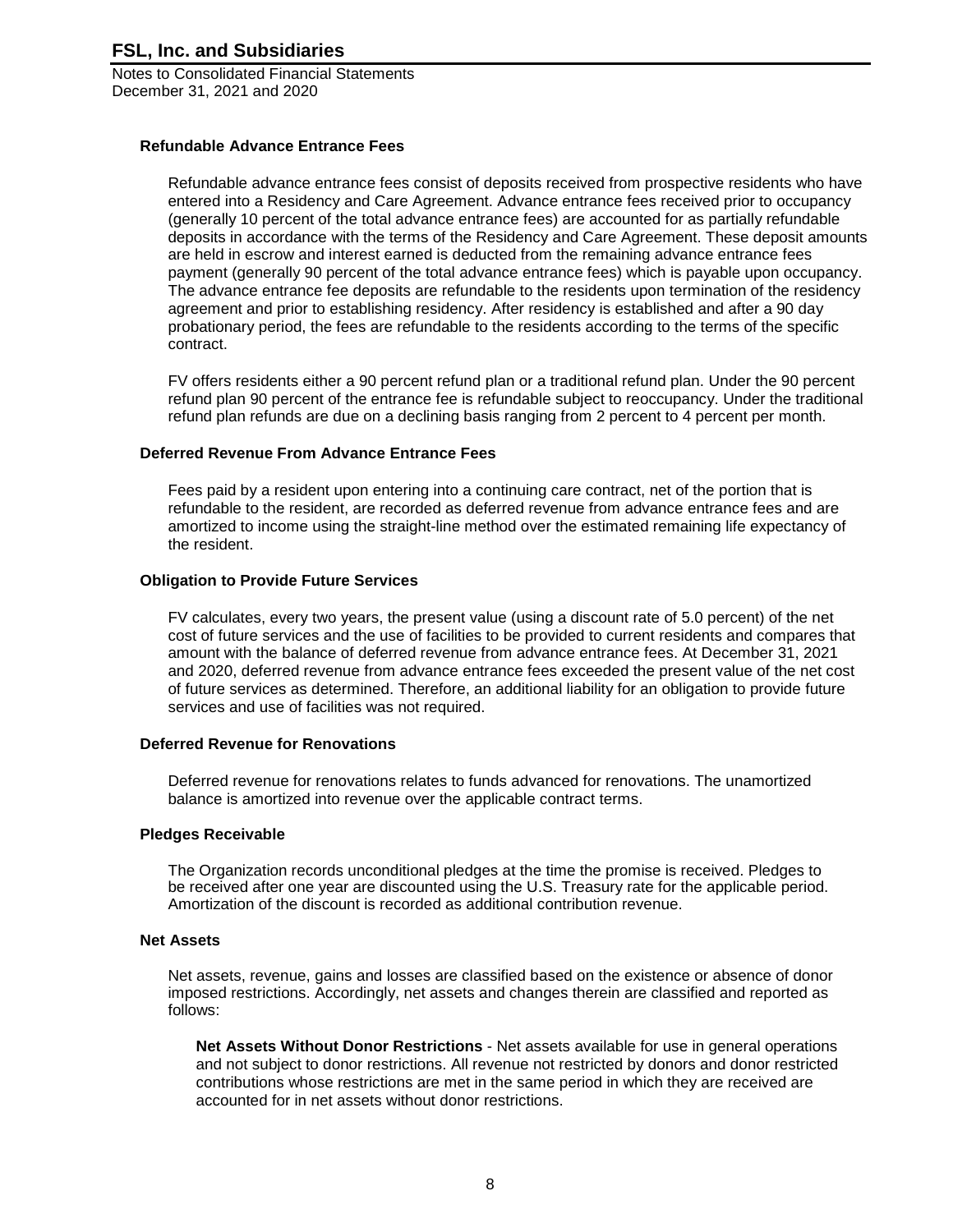Notes to Consolidated Financial Statements December 31, 2021 and 2020

> **Net Assets With Donor Restrictions** - Some donor imposed restrictions are temporary in nature, such as those that will be met by the passage of time or other events specified by the donor. Other donor imposed restrictions are perpetual in nature, where the donor stipulates that resources be maintained in perpetuity. All revenue restricted by donors as to either timing or purpose of the related expenditures or required to be maintained in perpetuity as a source of investment income are accounted for in net assets with donor restrictions. When a donor restriction expires, that is when a stipulated time restriction ends or purpose restriction is accomplished, net assets with donor restrictions are reclassified to net assets without donor restrictions.

#### **Net Service Revenues**

Net service revenues is reported at the amount that reflects the consideration FV expects to receive in exchange for the services provided. These amounts are due from residents or third-party payors and include variable consideration for retroactive adjustments, if any, under reimbursement programs. Performance obligations are determined based on the nature of the services provided. Net service revenues are recognized as performance obligations are satisfied.

Payment terms and conditions for FV's resident contracts vary by contract type and payor source, although terms generally include payment to be made within 30 days. Net service revenues for recurring and routine monthly services are generally billed monthly in advance. Net service revenues for ancillary services are generally billed monthly in arrears. Additionally, nonrefundable entrance fees are generally billed and collected in advance of move-in. Entrance fees collected from residents in advance are recognized as deferred revenue from advance entrance fees until the performance obligations are satisfied and are included in deferred revenue from entrance fees in the accompanying consolidated balance sheets. FV recognized amortization income of \$7,150,239 and \$7,669,085 in 2021 and 2020, respectively. FV applies the practical expedient in Accounting Standards Codification (ASC) No. 606 and, therefore, does not disclose amounts for remaining performance obligations that have original expected durations of one year or less.

The guaranteed refund component of entrance fees is not amortized to income and is classified as refundable advance entrance fees in the accompanying consolidated balance sheets.

For residents with Type B contracts, revenue from advance entrance fees other than refundable advance entrance fees received are recognized through amortization using the straight-line method over annually adjusted estimated life expectancies of the residents, which approximates the period of time the goods and services under the agreements are expected to be transferred to residents.

Net service revenues is primarily comprised of the following revenue streams:

*Independent Living:* Independent living revenue is primarily derived from providing housing and personal care services to residents at a stated monthly fee. FV has determined that the services included in the monthly service fee have the same timing and pattern of transfer and are a series of distinct services that are considered one performance obligation which is satisfied over time as services are provided. Therefore, independent living monthly fees are recognized on a month-to-month basis.

*Skilled Nursing:* Skilled nursing revenue is primarily derived from providing nursing services to residents at a stated daily fee, net of any explicit and implicit price concessions. FV has determined that skilled nursing services are considered one performance obligation which is satisfied over time as services are provided. Therefore, skilled nursing revenue is recognized on a daily basis as services are rendered.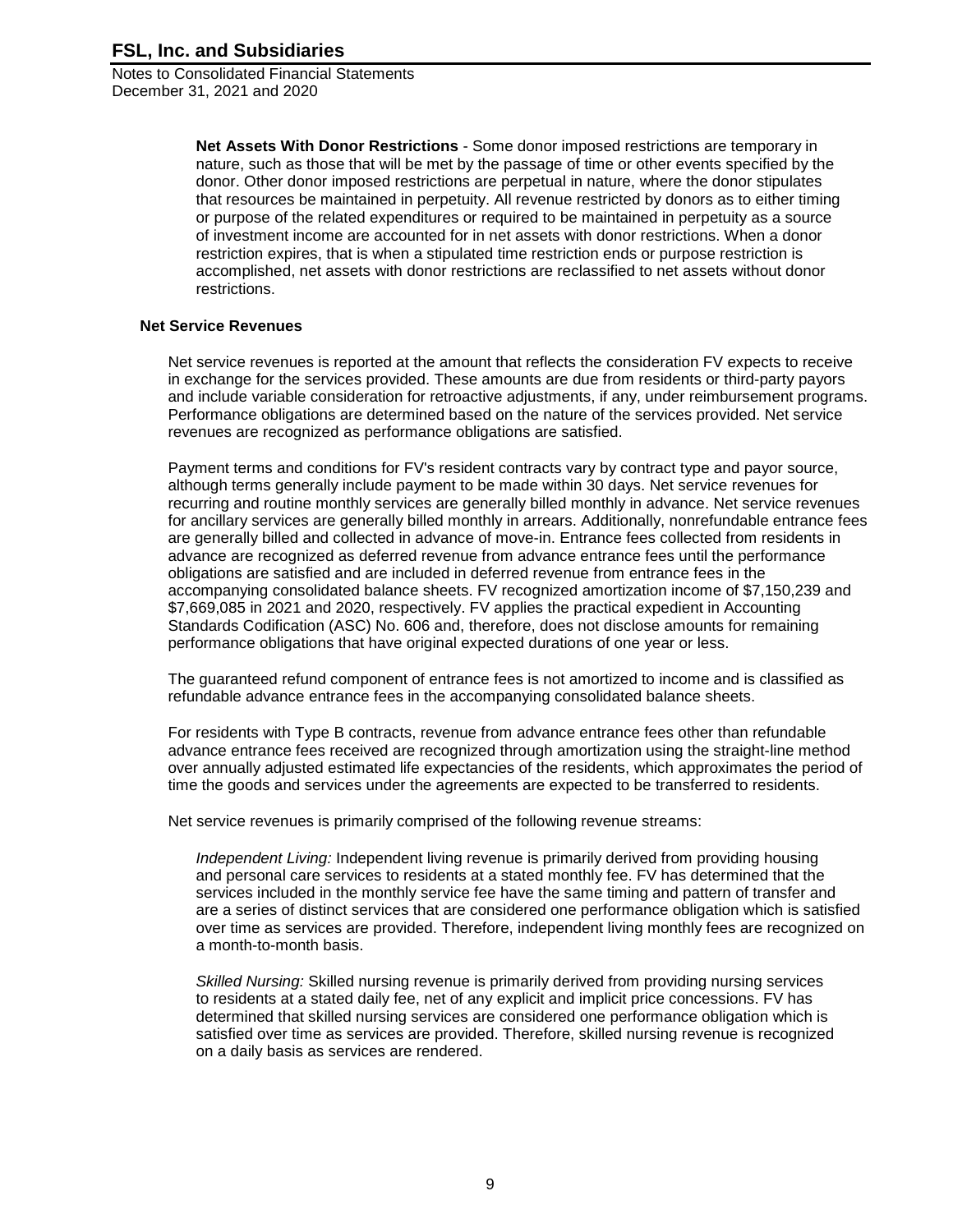Notes to Consolidated Financial Statements December 31, 2021 and 2020

> *Assisted Living:* Assisted living revenue is primarily derived from providing housing and personal care services to residents at a stated monthly fee. FV has determined that the services included in the monthly fee have the same timing and pattern of transfer and are a series of distinct services that are considered one performance obligation which is satisfied over time as services are provided. Therefore, assisted living and personal care revenue is recognized on a month-to-month basis.

> *Home and Community Based Services:* Home and community based services revenue is primarily derived from providing both on-site and at home care to patients and residents at a stated fee, net of any explicit and implicit price concessions. FV has determined that Home and community based services are considered one performance obligation, which is satisfied over time as services are provided. Therefore, home community based service revenue is recognized as performance obligations are satisfied, typically on an hourly or daily basis.

FV receives revenue for services under third-party payor programs, including Medicare, Medicaid for Hospice services and other third-party payors. Settlements with third-party payors for retroactive adjustments due to audits, reviews or investigations are included in the determination of the estimated transaction price for providing services. FV estimates the transaction price based on the terms of the contract and correspondence with the third-party payor and historical payment trends and retroactive adjustments are recognized in future periods as final settlements are determined.

#### **Performance Indicator**

The consolidated statements of operations and changes in net assets include the excess of revenue over expenses as the performance indicator. Changes in net assets without donor restrictions which are excluded from the excess of revenue over expenses, consistent with industry practice, include contributions of long-lived assets (including assets acquired using contributions which by donor restriction were to be used for the purposes of acquiring such assets).

Transactions deemed by management to be ongoing, major or central to the provision of residential and health care services are reported within income from operations.

#### **General and Professional Liability**

The Organization maintains claims made based professional and general liability coverage through a commercial insurance carrier.

#### **Income Taxes**

FSL, FV and the Foundation are not-for-profit corporations as described under Section 501(c)(3) of the Internal Revenue Code (IRC) and are exempt from federal income taxes on its exempt income under Section 501(a) of the IRC. FSL, FV and the Foundation are also exempt from state and local income taxes under similar statutes. The Organization accounts for uncertainty in income taxes using a recognition threshold of more likely than not to be sustained upon examination by the appropriate taxing authority. Measurement of the tax uncertainty occurs if the recognition threshold is met.

#### **Reclassification of Prior Year Amounts**

Certain amounts from the prior year have been reclassified to conform to the current year presentation and did not affect changes in net assets or total net assets.

#### **Subsequent Events**

The Organization evaluated subsequent events for recognition or disclosure through May 12, 2022, the date the consolidated financial statements were issued.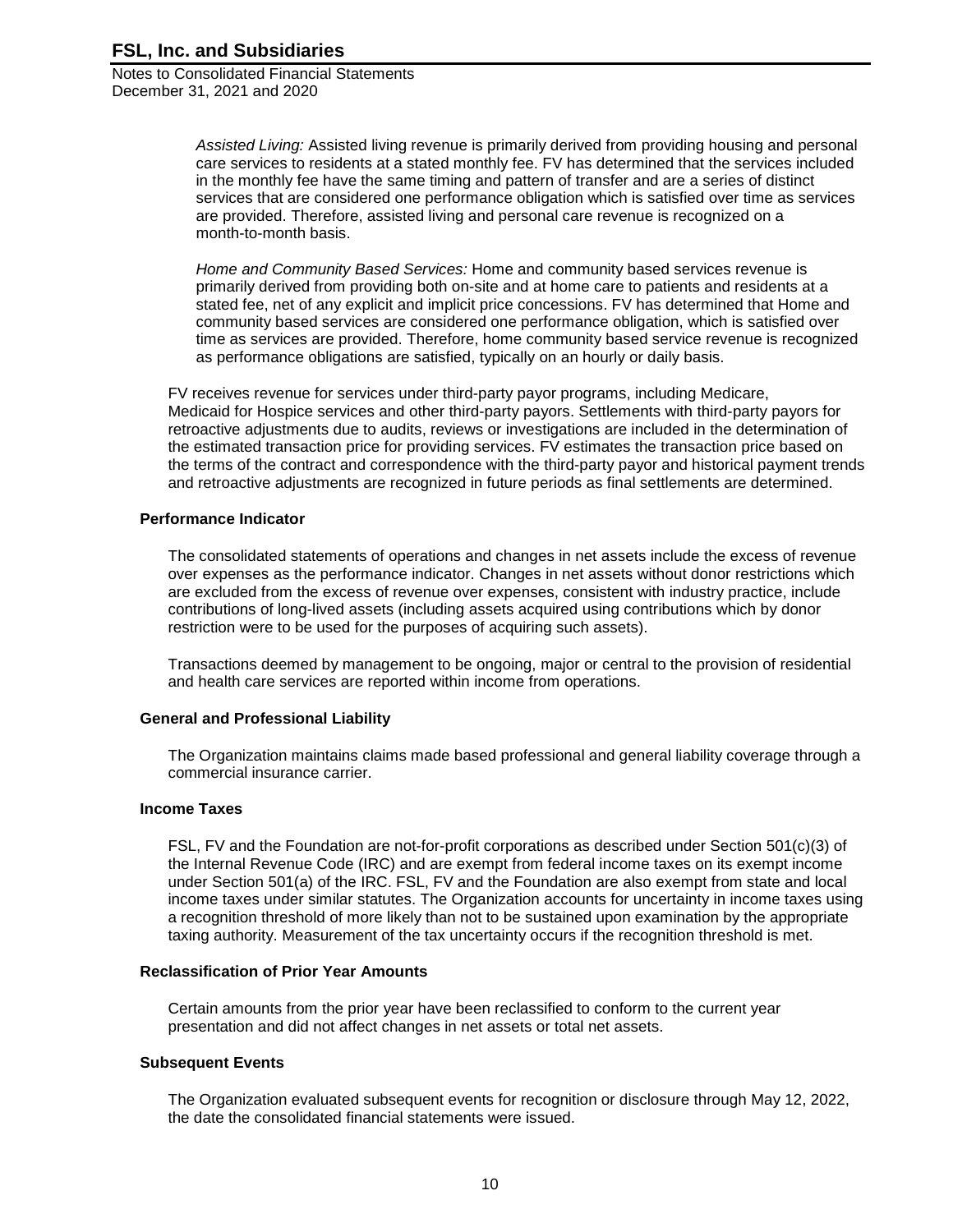Notes to Consolidated Financial Statements December 31, 2021 and 2020

#### **2. Investments and Assets Whose Use is Limited**

Investments consist of the following at December 31:

|                                                       | 2021             | 2020             |
|-------------------------------------------------------|------------------|------------------|
|                                                       |                  |                  |
| Cash and money market funds                           | \$<br>4,455,150  | \$<br>2,455,601  |
| Equities                                              | 27,716,247       | 25,522,500       |
| Fixed income                                          | 14,410,148       | 13,241,714       |
| Alternative investments                               | 6,564,792        | 4,771,919        |
| Total                                                 | \$<br>53,146,337 | \$<br>45,991,734 |
| Assets whose use is limited consist of the following: |                  |                  |
|                                                       | 2021             | 2020             |
| Bond indenture agreements, held by trustees:          |                  |                  |
| Cash and cash equivalents                             | \$<br>7,348,587  | \$<br>16,185,394 |
| Total                                                 | 7,348,587        | 16,185,394       |
|                                                       |                  |                  |
| Waiting list and entrance fee deposits:               |                  |                  |
| Cash and cash equivalents                             | 358,909          | 182,560          |
| Equities<br>Fixed income                              | 263,673          | 283,620          |
|                                                       | 21,442           | 22,390           |
| Total                                                 | 644,024          | 488,570          |
| Assets with donor restrictions:                       |                  |                  |
| Cash and cash equivalents                             | 371,050          | 127,522          |
| Equities                                              | 1,590,594        | 1,101,614        |
| Fixed income                                          | 485,689          | 451,235          |
| Total                                                 | 2,447,333        | 1,680,371        |
| Total assets whose use is limited                     | 10,439,944       | 18,354,335       |
| Less assets whose use is limited, current portion     | 7,348,587        | 14,185,180       |
| Noncurrent assets whose use is limited                | \$<br>3,091,357  | \$<br>4,169,155  |

Assets held by trustees under bond indenture agreements, are maintained for the following purposes at December 31:

|                |   | 2021                     |   |            |  |
|----------------|---|--------------------------|---|------------|--|
| Project fund   | S | 3,848,814                | S | 12,836,687 |  |
| Principal fund |   | $\overline{\phantom{0}}$ |   | 1,465,000  |  |
| Interest fund  |   | 1,854,329                |   | 1,883,707  |  |
| Sinking fund   |   | 1,645,444                |   | -          |  |
| Total          | S | 7,348,587                |   | 16,185,394 |  |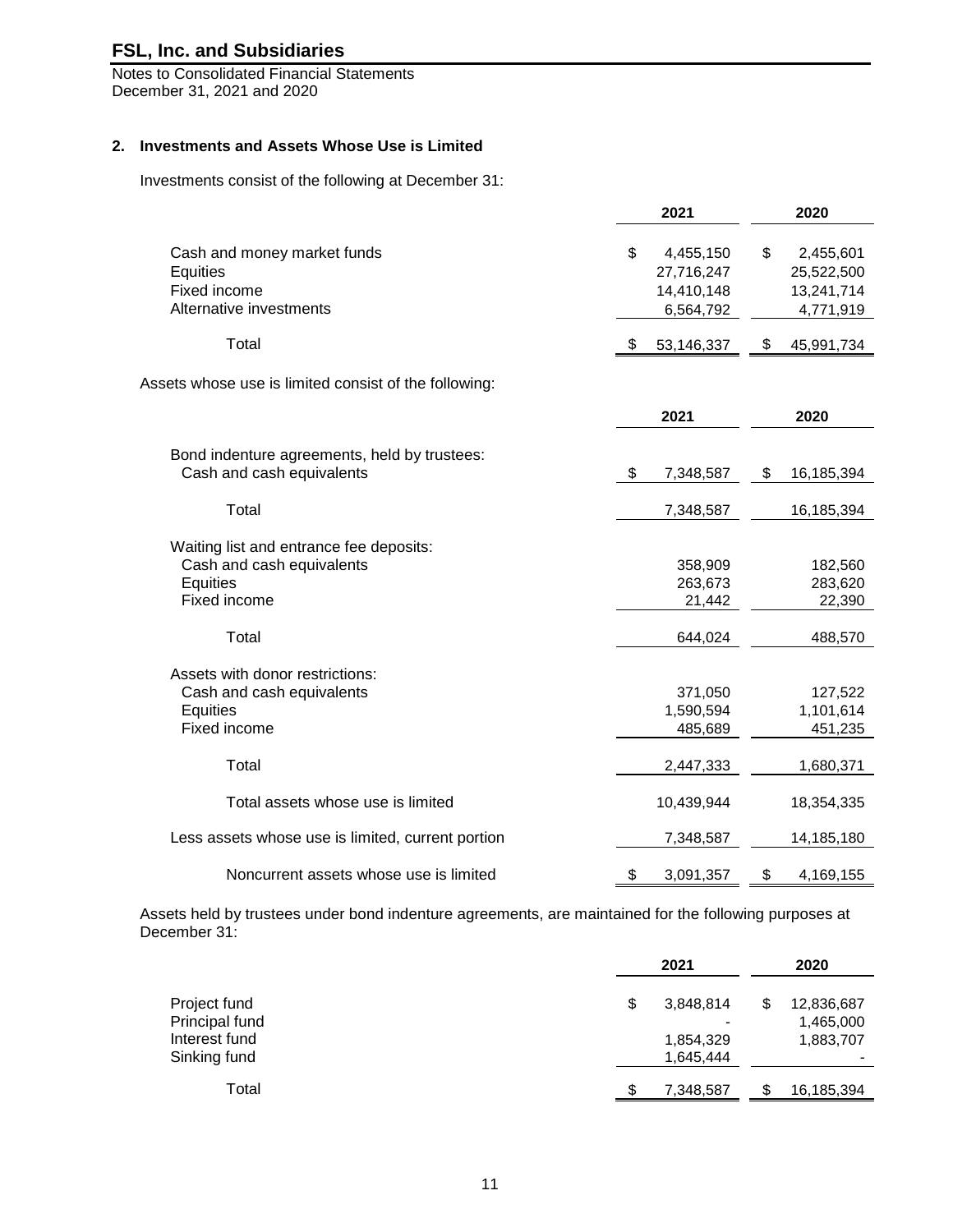Notes to Consolidated Financial Statements December 31, 2021 and 2020

Investment income, net of investment fees, included in investment income and other revenue consists of the following for the years ended December 31:

|                                                                       | 2021 |                                 |   | 2020                              |  |  |
|-----------------------------------------------------------------------|------|---------------------------------|---|-----------------------------------|--|--|
| Interest and dividend income<br>Investment fees<br>Net realized gains |      | 1.844.471<br>(9,810)<br>698,333 | S | 1,498,607<br>(17, 562)<br>260,789 |  |  |
| Total                                                                 |      | 2,532,994                       | S | 1,741,834                         |  |  |

#### **3. Liquidity and Availability of Resources**

As of December 31, 2021 and 2020, the Organization has financial assets available for general expenditure within one year of the consolidated balance sheet dates, consisting of the following:

|                             | 2021 |            |    | 2020       |  |  |
|-----------------------------|------|------------|----|------------|--|--|
| Cash and cash equivalents   |      | 3,694,123  | \$ | 2,556,836  |  |  |
| Accounts receivable, net    |      | 3,510,850  |    | 3,127,707  |  |  |
| Assets whose use is limited |      | 276,351    |    | 119.307    |  |  |
| Investments                 |      | 53,146,337 |    | 45,991,734 |  |  |
| Total                       |      | 60,627,661 |    | 51,795,584 |  |  |

The Organization has investments which are available for general expenditure within one year in the normal course of operations. Accordingly, these assets have been included in the qualitative information above. The Organization has other assets limited to use held by trustee under bond indenture agreements. Additionally, certain other debt service funds are designated for long-term purposes. These investments, which are more fully described in Note 2, are not available for general expenditure within the next year and are not reflected in the amounts above.

The Organization designated a portion of its investments "reserved" to comply with state and lender liquid reserve requirements. Although the Organization does not intend to utilize the required liquid reserves for general expenditures as part of its annual budget and approval process, amounts designated for state and lender required liquid reserves could be made available as necessary.

As part of the Organization's liquidity management plan, cash in excess of daily requirements is invested in short-term investments and money market funds. As of December 31, 2021, FSL has unrestricted cash and investments to cover 516 days of operating expenses. The Organization's practice is to structure its financial assets to be available as its general expenditures, liabilities and other obligations become due.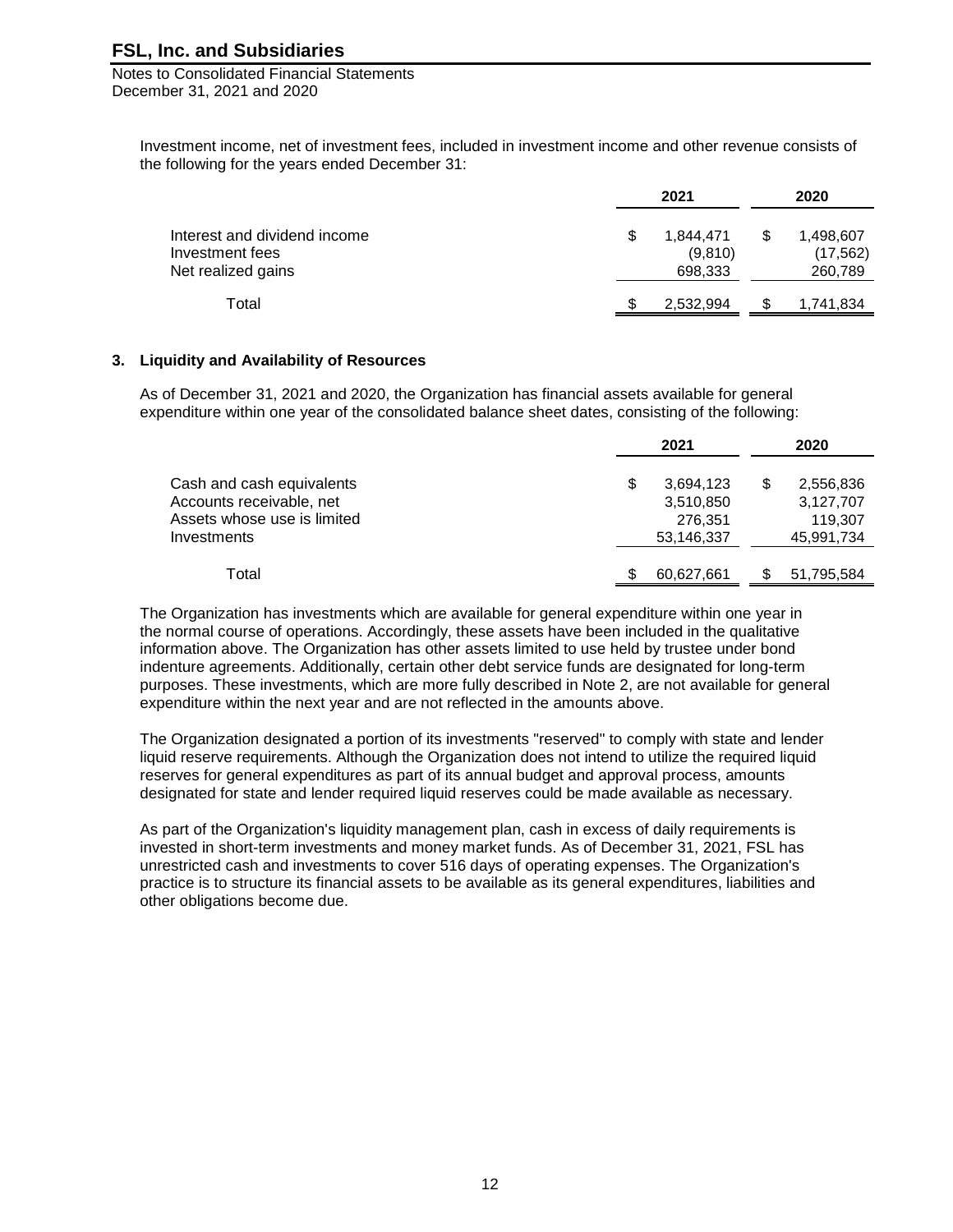Notes to Consolidated Financial Statements December 31, 2021 and 2020

#### **4. Pledges Receivable, Net**

Pledges receivable include all unconditional promises to give. Pledges are recorded at the present value of their expected future cash flows, net of reserve for doubtful accounts. The discount rate was 0.9 percent.

Pledges receivable at December 31, 2021 and 2020 are as follows:

|                                                                                      | 2021 |                               |    | 2020                          |  |  |
|--------------------------------------------------------------------------------------|------|-------------------------------|----|-------------------------------|--|--|
| Due within one year<br>Due between one and five years<br>Due in more than five years | \$   | 115,000<br>410,000<br>400,000 | \$ | 100,000<br>400,000<br>500,000 |  |  |
| Total pledges                                                                        |      | 925,000                       |    | 1,000,000                     |  |  |
| Less discount to present value                                                       |      | (86, 294)                     |    | (85,700)                      |  |  |
| Pledges receivable, net                                                              |      | 838,706                       |    | 914,300                       |  |  |

#### **5. Fair Value Measurements**

The Organization measures its investments, assets whose use is limited and derivative financial instruments at fair value on a recurring basis in accordance with U.S. GAAP.

Fair value is defined as the price that would be received to sell an asset or the price that would be paid to transfer a liability in an orderly transaction between market participants at the measurement date. The framework that the authoritative guidance establishes for measuring fair value includes a hierarchy used to classify the inputs used in measuring fair value. The hierarchy prioritizes the inputs used in determining valuations into three levels. The level in the fair value hierarchy within which the fair value measurement falls is determined based on the lowest level input that is significant to the fair value measurement.

The levels of the fair value hierarchy are as follows:

Level 1 - Fair value is based on unadjusted quoted prices in active markets that are accessible to FSL for identical assets. These generally provide the most reliable evidence and are used to measure fair value whenever available.

Level 2 - Fair value is based on significant inputs, other than Level 1 inputs, that are observable either directly or indirectly for substantially the full term of the asset through corroboration with observable market data. Level 2 inputs include quoted market prices in active markets for similar assets, quoted market prices in markets that are not active for identical or similar assets and other observable inputs.

Level 3 - Fair value would be based on significant unobservable inputs. Examples of valuation methodologies that would result in Level 3 classification include option pricing models, discounted cash flows and other similar techniques.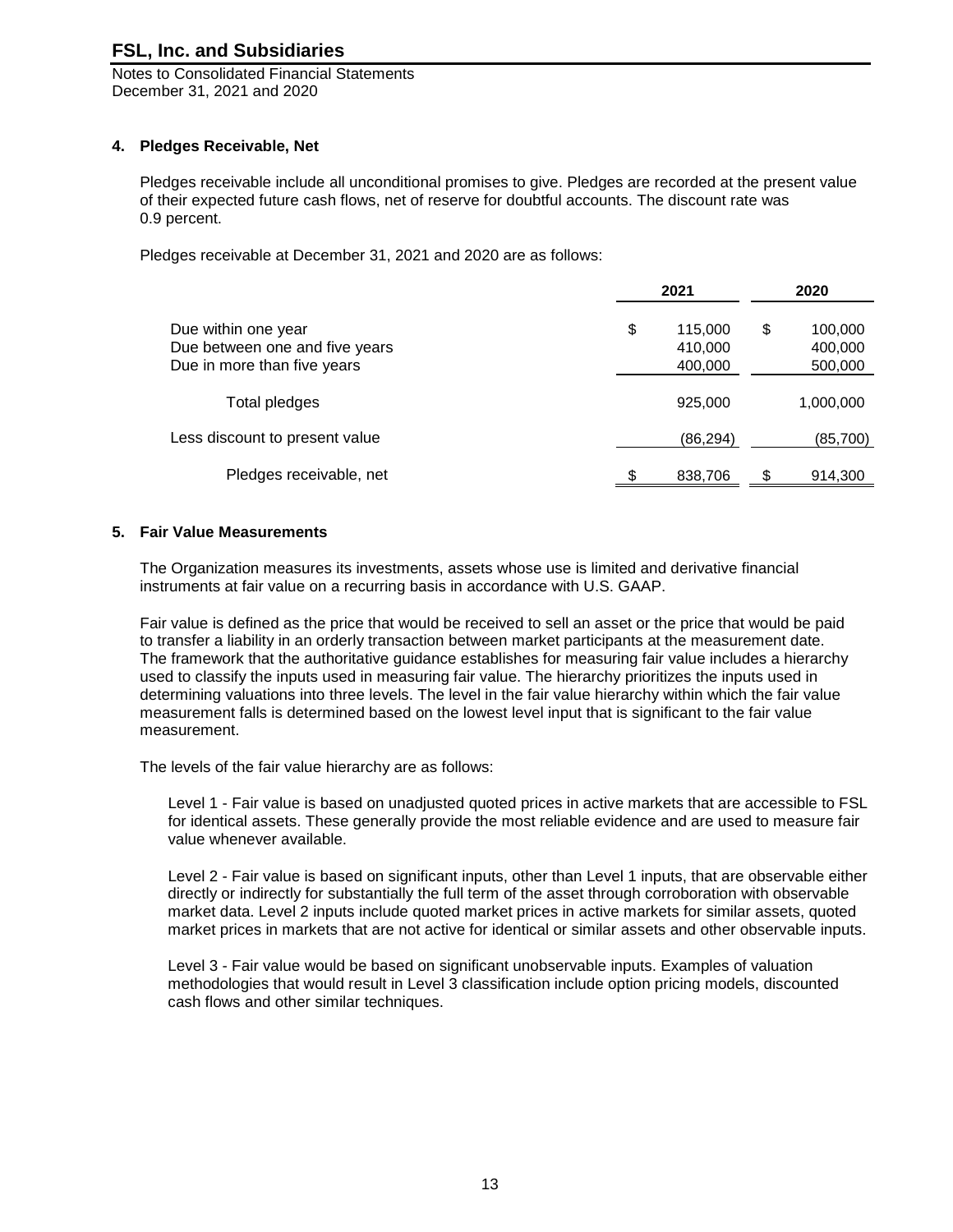Notes to Consolidated Financial Statements December 31, 2021 and 2020

> The following tables present the financial instruments carried at fair value as of December 31, 2021 and 2020 by caption on the consolidated balance sheets and within the valuation hierarchy levels defined above:

|                                                                                                                                                                                    | Assets at Fair Value as of December 31, 2021 |                                              |    |                                        |         |  |    |                                                     |
|------------------------------------------------------------------------------------------------------------------------------------------------------------------------------------|----------------------------------------------|----------------------------------------------|----|----------------------------------------|---------|--|----|-----------------------------------------------------|
|                                                                                                                                                                                    |                                              | Level 1                                      |    | Level <sub>2</sub>                     | Level 3 |  |    | <b>Total</b>                                        |
| <b>Reported at Fair Value</b><br>Assets without donor<br>restrictions:<br>Investments:                                                                                             |                                              |                                              |    |                                        |         |  |    |                                                     |
| Equities:<br>Common stock<br>Structured products<br>Closed end funds and                                                                                                           | \$                                           | 19,527,074<br>3,316,330                      | \$ |                                        | \$      |  | \$ | 19,527,074<br>3,316,330                             |
| exchange traded<br>products<br>Mutual funds<br>Other equity investments<br>Unit investment trusts                                                                                  |                                              | 2,233,895<br>1,599,324<br>333,040<br>706,584 |    |                                        |         |  |    | 2,233,895<br>1,599,324<br>333,040<br>706,584        |
| <b>Total equities</b>                                                                                                                                                              |                                              | 27,716,247                                   |    |                                        |         |  |    | 27,716,247                                          |
| Fixed income:<br>Corporate bonds and<br>notes<br><b>Preferred securities</b><br>Municipal securities<br>Closed end funds and<br>exchange traded<br>products<br>Structured products |                                              | 2,710,060                                    |    | 8,588,143<br>667,715<br>713,307<br>400 |         |  |    | 8,588,143<br>667,715<br>713,307<br>2,710,060<br>400 |
| Mutual funds                                                                                                                                                                       |                                              | 1,730,523                                    |    |                                        |         |  |    | 1,730,523                                           |
| Total fixed income                                                                                                                                                                 |                                              | 4,440,583                                    |    | 9,969,565                              |         |  |    | 14,410,148                                          |
| Nontraditional:<br>Mutual funds<br>Other investments                                                                                                                               |                                              | 338,445                                      |    | 773,230                                |         |  |    | 338,445<br>773,230                                  |
| <b>Total nontraditional</b>                                                                                                                                                        |                                              | 338,445                                      |    | 773,230                                |         |  |    | 1,111,675                                           |
| Total assets without<br>donor restrictions in<br>the fair value<br>hierarchy                                                                                                       | \$                                           | 32,495,275                                   | \$ | 10,742,795                             | \$      |  |    | 43,238,070                                          |
| Cash and cash equivalents                                                                                                                                                          |                                              |                                              |    |                                        |         |  |    | 4,455,150                                           |
| Investments measured at net<br>asset value (a)                                                                                                                                     |                                              |                                              |    |                                        |         |  |    | 5,453,117                                           |
| <b>Total investments</b>                                                                                                                                                           |                                              |                                              |    |                                        |         |  | \$ | 53,146,337                                          |

(a) In accordance with Subtopic 820-10, certain investments that were measured at net asset value per share (or its equivalent) have not been classified in the fair value hierarchy. The fair value is presented to reconcile to total investments.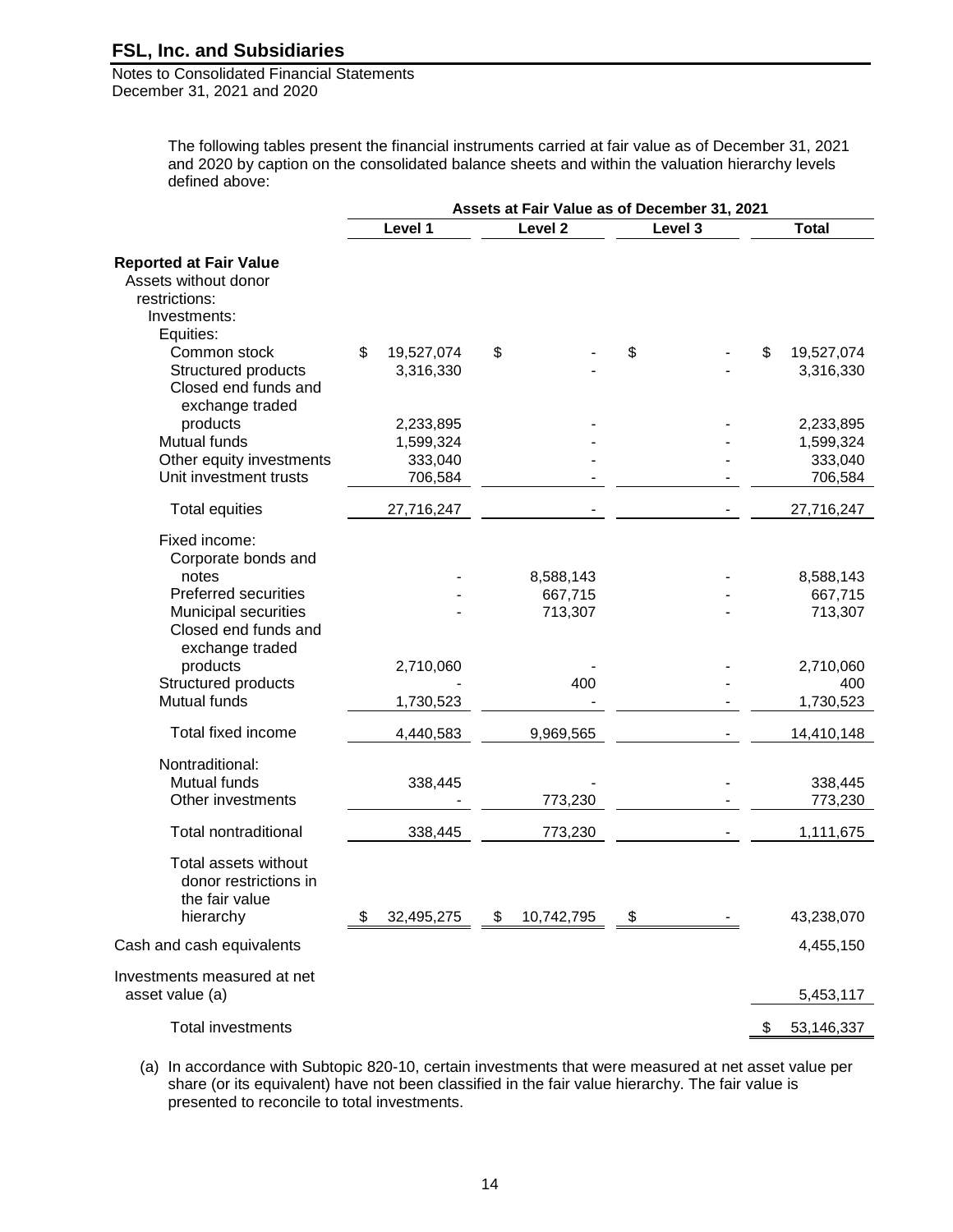Notes to Consolidated Financial Statements December 31, 2021 and 2020

|                                                                                          | Assets at Fair Value as of December 31, 2021 |           |                    |         |         |  |    |              |
|------------------------------------------------------------------------------------------|----------------------------------------------|-----------|--------------------|---------|---------|--|----|--------------|
|                                                                                          |                                              | Level 1   | Level <sub>2</sub> |         | Level 3 |  |    | <b>Total</b> |
| Assets whose use is limited:<br>Equities:                                                |                                              |           |                    |         |         |  |    |              |
| Common stock<br>Closed end funds and<br>exchange traded                                  | \$                                           | 1,146,487 | \$                 |         | \$      |  | \$ | 1,146,487    |
| products                                                                                 |                                              | 398,035   |                    |         |         |  |    | 398,035      |
| Other equity investments                                                                 |                                              | 58,212    |                    |         |         |  |    | 58,212       |
| Unit investment trusts                                                                   |                                              | 110,883   |                    |         |         |  |    | 110,883      |
| Mutual funds                                                                             |                                              | 140,650   |                    |         |         |  |    | 140,650      |
| <b>Total equities</b>                                                                    |                                              | 1,854,267 |                    |         |         |  |    | 1,854,267    |
| Fixed income:<br>Corporate bonds<br>and notes<br>Closed end funds and<br>exchange traded |                                              |           |                    | 349,797 |         |  |    | 349,797      |
| products                                                                                 |                                              | 125,440   |                    |         |         |  |    | 125,440      |
| Mutual funds                                                                             |                                              | 31,894    |                    |         |         |  |    | 31,894       |
| <b>Total fixed income</b>                                                                |                                              | 157,334   |                    | 349,797 |         |  |    | 507,131      |
| Total assets whose<br>use is limited                                                     | \$                                           | 2,011,601 | \$                 | 349,797 | \$      |  |    | 2,361,398    |
| Cash and cash equivalents                                                                |                                              |           |                    |         |         |  |    | 8,078,546    |
| Total                                                                                    |                                              |           |                    |         |         |  | \$ | 10,439,944   |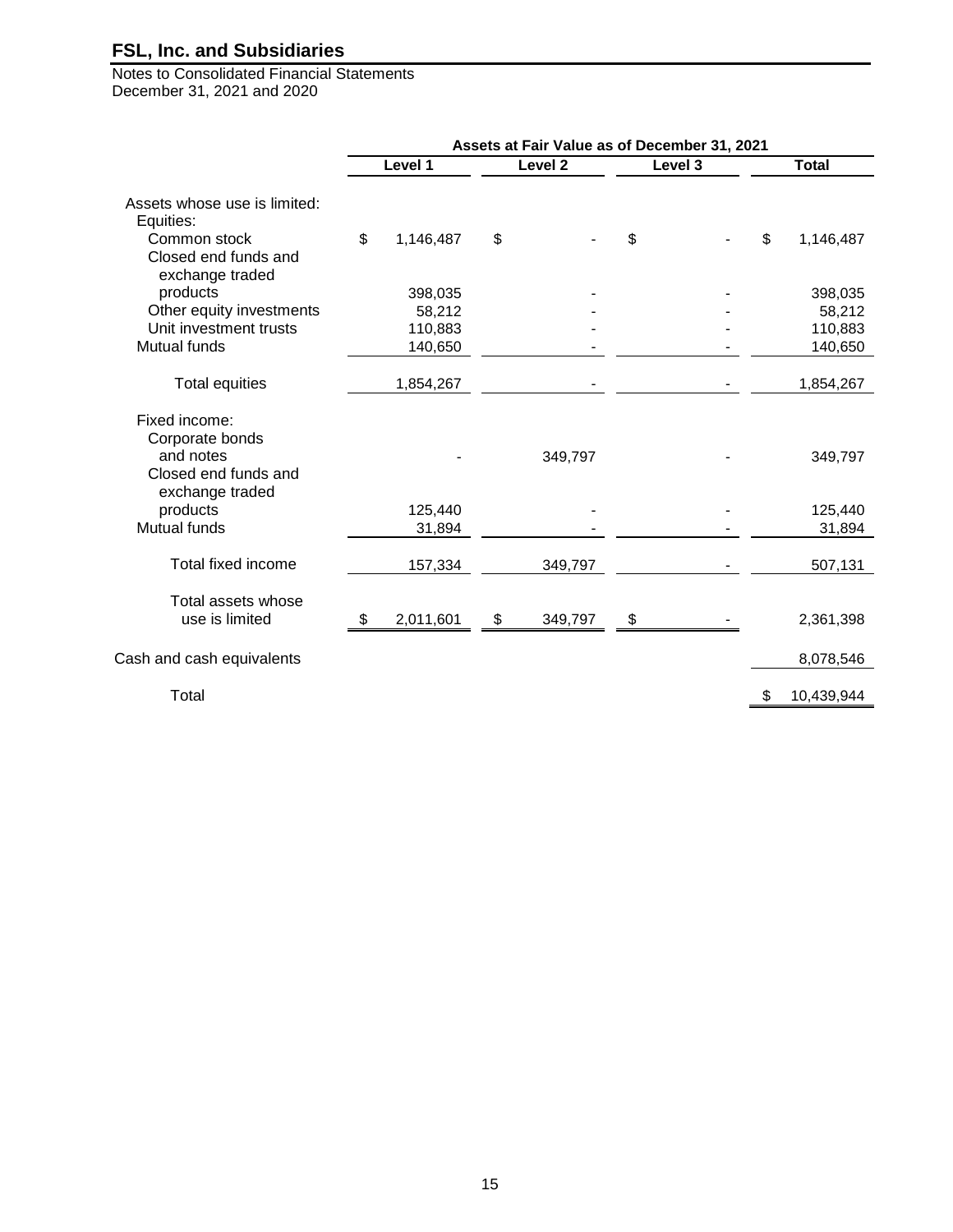Notes to Consolidated Financial Statements December 31, 2021 and 2020

|                                                                                                                                                                                    | Assets at Fair Value as of December 31, 2020 |                                            |    |                                   |    |         |    |                                                             |
|------------------------------------------------------------------------------------------------------------------------------------------------------------------------------------|----------------------------------------------|--------------------------------------------|----|-----------------------------------|----|---------|----|-------------------------------------------------------------|
|                                                                                                                                                                                    |                                              | Level 1                                    |    | Level <sub>2</sub>                |    | Level 3 |    | <b>Total</b>                                                |
| <b>Reported at Fair Value</b><br>Assets without donor<br>restrictions:<br>Investments:                                                                                             |                                              |                                            |    |                                   |    |         |    |                                                             |
| Equities:<br>Common stock<br>Structured products<br>Closed end funds and<br>exchange traded                                                                                        | \$                                           | 19,072,477<br>3,055,754                    | \$ |                                   | \$ |         | \$ | 19,072,477<br>3,055,754                                     |
| products<br>Mutual funds<br>Other equity investments<br>Unit investment trusts                                                                                                     |                                              | 1,910,666<br>491,963<br>702,001<br>289,639 |    |                                   |    |         |    | 1,910,666<br>491,963<br>702,001<br>289,639                  |
| <b>Total equities</b>                                                                                                                                                              |                                              | 25,522,500                                 |    |                                   |    |         |    | 25,522,500                                                  |
| Fixed income:<br>Corporate bonds and<br>notes<br><b>Preferred securities</b><br><b>Municipal securities</b><br>Closed end funds and<br>exchange traded<br>products<br>Mutual funds |                                              | 2,148,986<br>1,481,441                     |    | 8,130,407<br>208,062<br>1,272,818 |    |         |    | 8,130,407<br>208,062<br>1,272,818<br>2,148,986<br>1,481,441 |
| Total fixed income                                                                                                                                                                 |                                              | 3,630,427                                  |    | 9,611,287                         |    |         |    | 13,241,714                                                  |
| Nontraditional:<br>Mutual funds<br>Other investments                                                                                                                               |                                              | 313,664                                    |    | 415,150                           |    |         |    | 313,664<br>415,150                                          |
| <b>Total nontraditional</b>                                                                                                                                                        |                                              | 313,664                                    |    | 415,150                           |    |         |    | 728,814                                                     |
| Total assets without<br>donor restrictions in<br>the fair value<br>hierarchy                                                                                                       | \$                                           | 29,466,591                                 | \$ | 10,026,437                        | \$ |         |    | 39,493,028                                                  |
| Cash and cash equivalents                                                                                                                                                          |                                              |                                            |    |                                   |    |         |    | 2,455,601                                                   |
| Investments measured at net<br>asset value (a)                                                                                                                                     |                                              |                                            |    |                                   |    |         |    | 4,043,105                                                   |
| <b>Total investments</b>                                                                                                                                                           |                                              |                                            |    |                                   |    |         | \$ | 45,991,734                                                  |

(a) In accordance with Subtopic 820-10, certain investments that were measured at net asset value per share (or its equivalent) have not been classified in the fair value hierarchy. The fair value is presented to reconcile to total investments.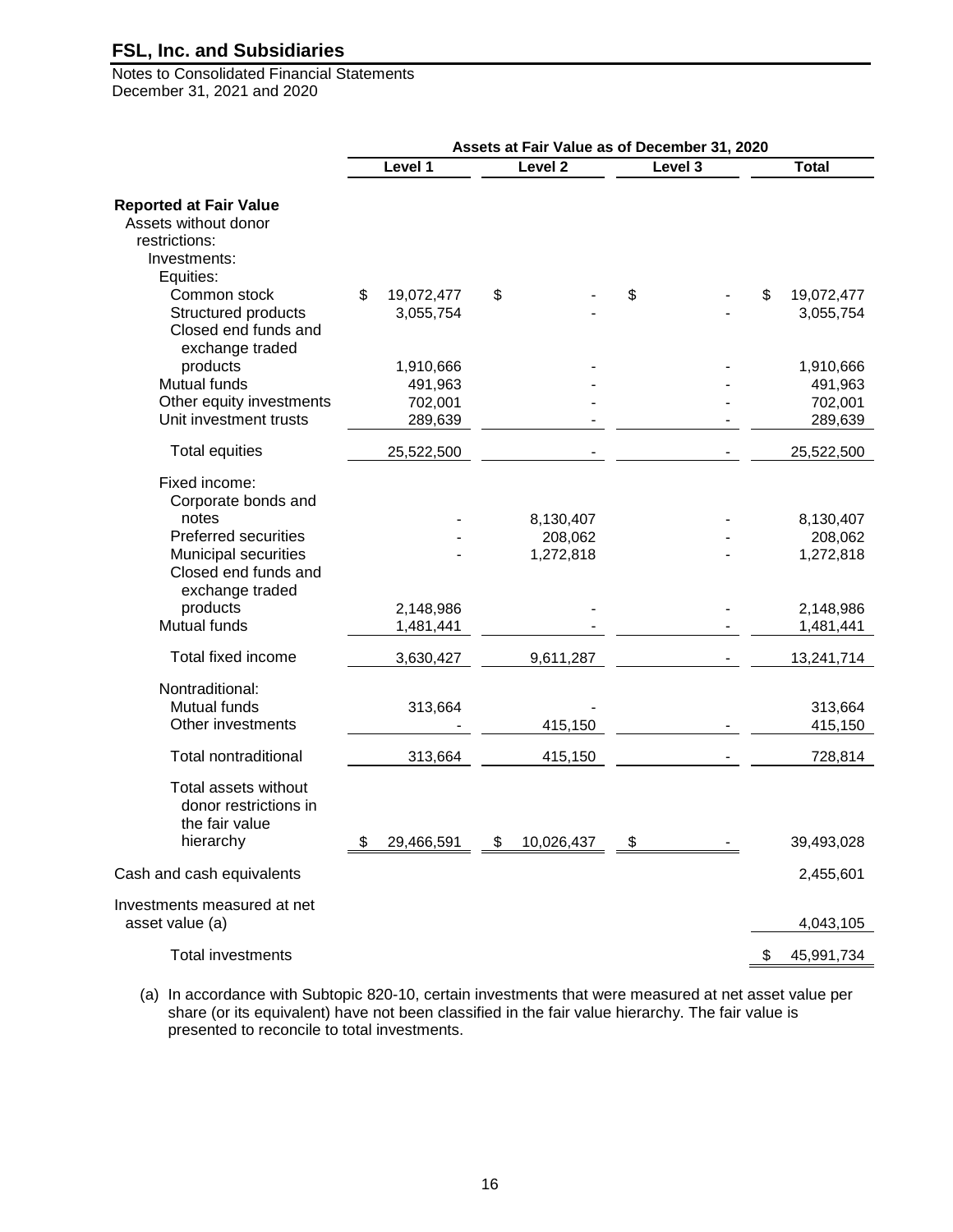Notes to Consolidated Financial Statements December 31, 2021 and 2020

|                                                                                          | Assets at Fair Value as of December 31, 2020 |                   |    |                    |         |  |    |                   |  |
|------------------------------------------------------------------------------------------|----------------------------------------------|-------------------|----|--------------------|---------|--|----|-------------------|--|
|                                                                                          |                                              | Level 1           |    | Level <sub>2</sub> | Level 3 |  |    | <b>Total</b>      |  |
| Assets whose use is limited:<br>Equities:                                                |                                              |                   |    |                    |         |  |    |                   |  |
| Common stock<br>Structured products<br>Closed end funds and                              | \$                                           | 960,481<br>31,250 | \$ |                    | \$      |  | \$ | 960,481<br>31,250 |  |
| exchange traded<br>products<br><b>Mutual funds</b>                                       |                                              | 327,980<br>65,523 |    |                    |         |  |    | 327,980<br>65,523 |  |
| <b>Total equities</b>                                                                    |                                              | 1,385,234         |    |                    |         |  |    | 1,385,234         |  |
| Fixed income:<br>Corporate bonds<br>and notes<br>Closed end funds and<br>exchange traded |                                              |                   |    | 329,809            |         |  |    | 329,809           |  |
| products<br>Mutual funds                                                                 |                                              | 78,236<br>65,580  |    |                    |         |  |    | 78,236<br>65,580  |  |
| <b>Total fixed income</b>                                                                |                                              | 143,816           |    | 329,809            |         |  |    | 473,625           |  |
| Total assets whose<br>use is limited                                                     | S.                                           | 1,529,050         | \$ | 329,809            | \$      |  |    | 1,858,859         |  |
| Cash and cash equivalents                                                                |                                              |                   |    |                    |         |  |    | 16,495,476        |  |
| Total                                                                                    |                                              |                   |    |                    |         |  | \$ | 18,354,335        |  |

The following is a description of the valuation methodologies used for assets measured at fair value and for financial instruments disclosed at fair value. There have been no changes in methodologies used at December 31, 2021 and 2020:

Mutual funds, equities, unit investment trusts, closed end funds and exchange traded funds are valued at fair value based on quoted market prices which are considered Level 1 inputs.

Corporate bonds and notes, preferred securities and municipal securities, are valued using quoted market prices of similar securities, which are considered Level 2 inputs.

The nontraditional investments are comprised of limited partnerships that invest primarily in securities that are traded in active markets. Remaining commitments for nontraditional investments were \$653,615 as of December 31, 2021.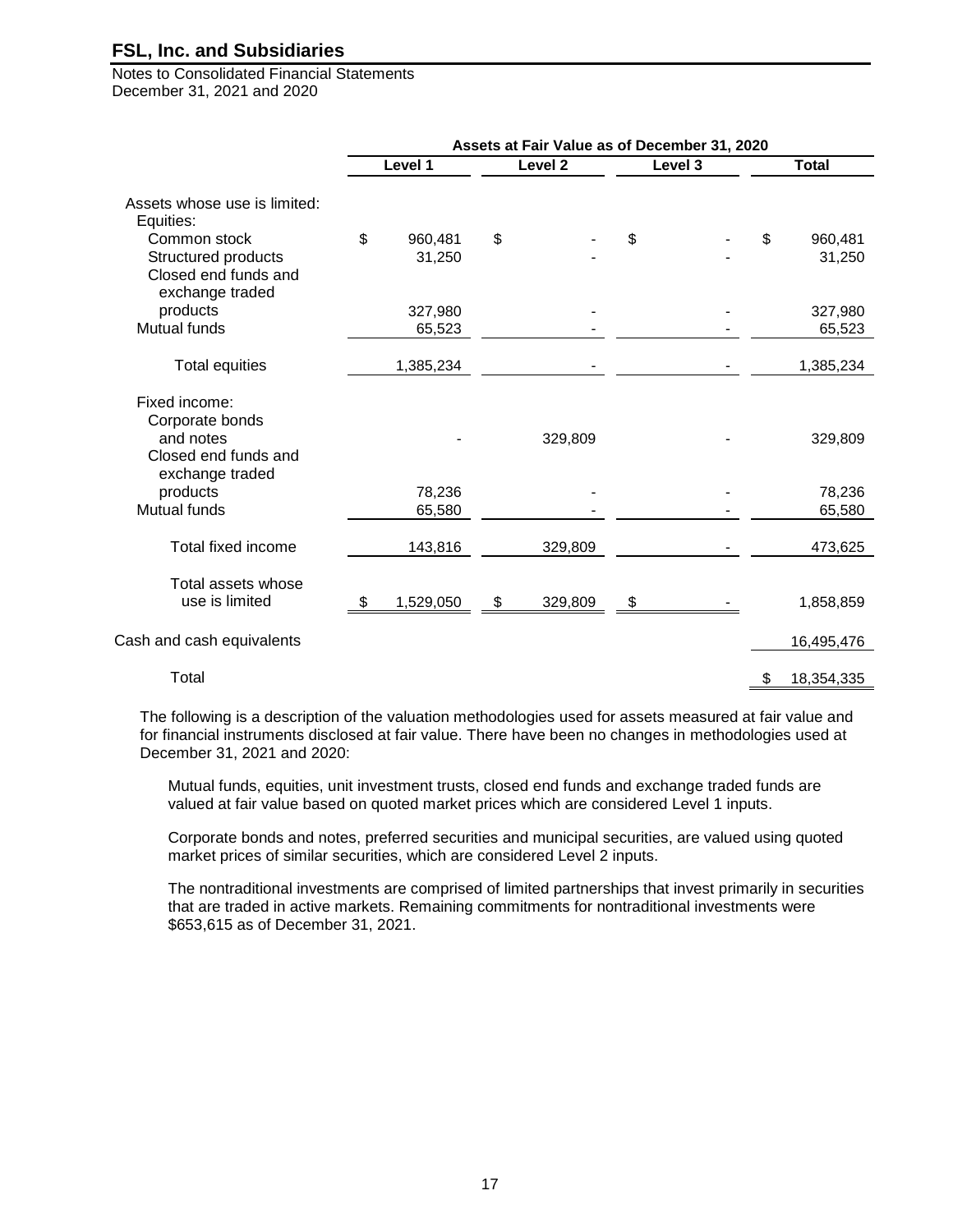Notes to Consolidated Financial Statements December 31, 2021 and 2020

> Certain investments are measured at net asset value as a practical expedient. The investments have monthly redemption notices from one to fifteen days.

|                                               |                           |                           | <b>Redemption</b><br><b>Frequency</b> |                                           |
|-----------------------------------------------|---------------------------|---------------------------|---------------------------------------|-------------------------------------------|
|                                               | 2021<br><b>Fair Value</b> | 2020<br><b>Fair Value</b> | (if Currently<br>Eligible)            | <b>Redemption</b><br><b>Notice Period</b> |
|                                               |                           |                           |                                       |                                           |
| Nineteen77 Global Merger<br>Arbitrage LTD (a) | \$<br>904.731             | \$<br>869,155             | Monthly                               | 15 days                                   |
| AlphaKeys Rise Fund (b)                       | 627.747                   | 431.896                   | Daily                                 | None                                      |
| ARES Hi Income CR OPP                         |                           |                           |                                       |                                           |
| Fund II ((Cayman) LP (c)                      | 594.432                   | 519,673                   | Daily                                 | None                                      |
| CIBUS Eleanor Fund LP (d)                     | 914.969                   | 550.949                   | Daily                                 | None                                      |
| <b>Stepstone Tactical Growth</b>              |                           |                           |                                       |                                           |
| Fund II Offshore LP (e)                       | 545,661                   | 282,941                   | Daily                                 | None                                      |
| MAN-AHL (f)                                   | 755,880                   | 679,839                   | Monthly                               | 10 days                                   |
| Grant Park Global I (g)                       | 390,556                   | 360,310                   | Monthly                               | None                                      |
| Other investments valued at                   |                           |                           |                                       |                                           |
| <b>NAV</b>                                    | 719.141                   | 349.342                   | Various                               | Various                                   |
|                                               |                           |                           |                                       |                                           |

- (a) Pursues a merger arbitrage strategy, seeking to invest primarily in securities of entities involved in announced mergers, acquisitions, or contests for control (including by shorting such securities); however, the fund may make investments in entities involved in other types of restructuring or corporate events when, in the investment managers opinion, attractive opportunities exist.
- (b) Invests in early and growth stage businesses that have an articulable and measurable positive social impact inherent in their operations.
- (c) Invests exclusively in collateralized loan obligation securities. The fund actively manages the assets and seeks to deliver low-mid-teens net returns to investors over an anticipated horizon of 4 to 6 years. Strategy returns include a targeted annual dividend of approximately 10 percent, subject to available income.
- (d) Invests in start up and early stage food companies.
- (e) Invests in venture capital and growth equity opportunities primarily in small capital efficient companies.
- (f) Seeks high to medium-term capital growth, independent of the movement of the stock and bond markets, through speculative trading, directly and indirectly, of physical commodities, future contracts spot and forward contracts, swaps and options on the foregoing, exchanges of futures for physical transactions and other investments on domestic and international exchange and markets.
- (g) The fund is a multi-advisor commodity pool organized to pool assets of investors for the purpose of trading in the U.S. and international spot and derivatives markets for currencies, interest rates, stock indices, agriculture and energy products, precious and base metals and other commodities.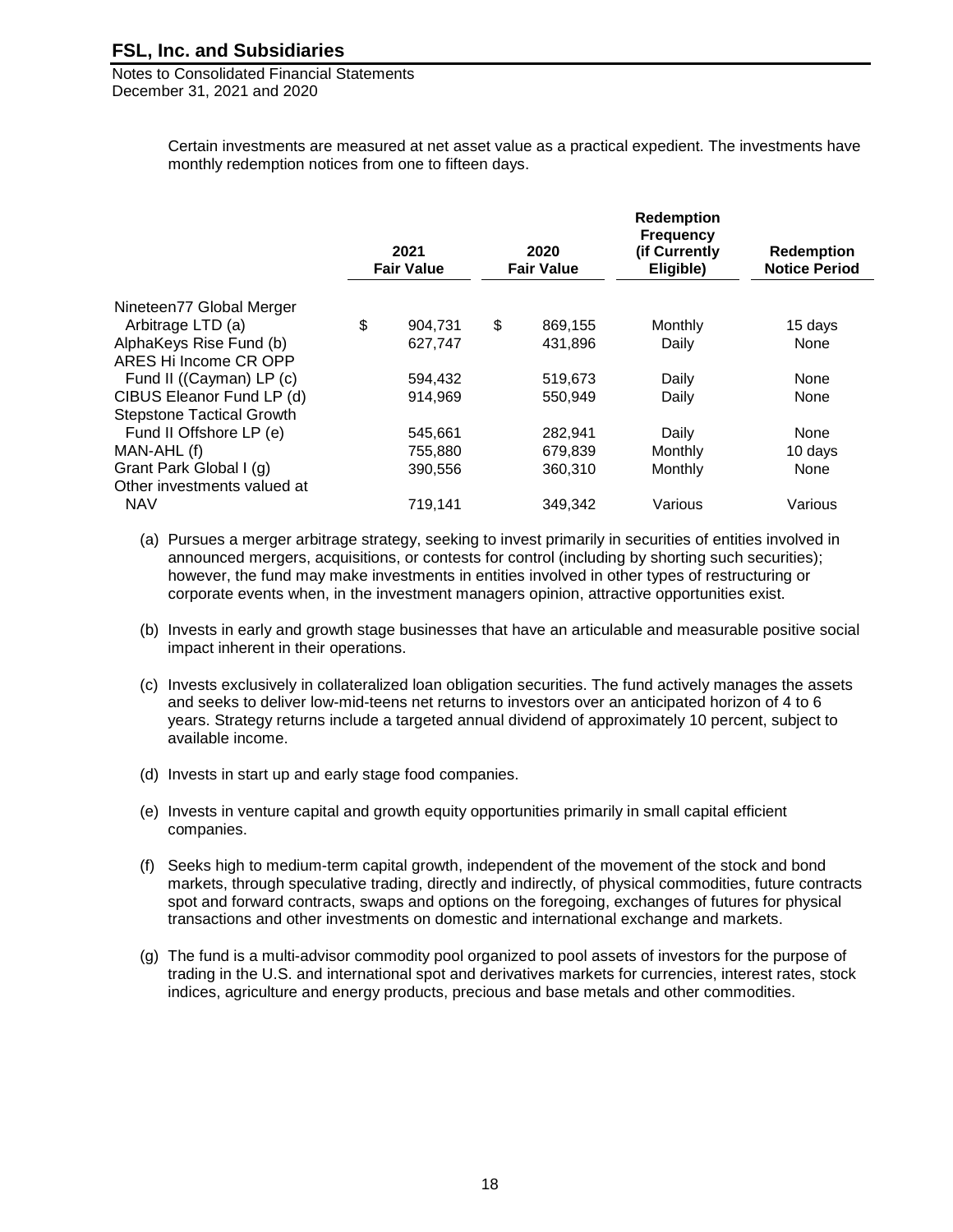Notes to Consolidated Financial Statements December 31, 2021 and 2020

#### **6. Property and Equipment**

Property and equipment consist of the following at December 31:

|                                                                            | 2021                                                      | 2020                                                      |
|----------------------------------------------------------------------------|-----------------------------------------------------------|-----------------------------------------------------------|
| Land<br>Land improvements<br><b>Buildings</b><br>Furnishings and equipment | \$<br>6,838,577<br>1,478,260<br>151,201,522<br>28,520,197 | \$<br>6,400,000<br>1,145,422<br>146,325,544<br>27,670,744 |
| Less accumulated depreciation and amortization                             | 188,038,556<br>86,764,145                                 | 181,541,710<br>81,526,031                                 |
| Construction in progress                                                   | 101,274,411<br>25,639,328                                 | 100,015,679<br>14,180,531                                 |
|                                                                            |                                                           |                                                           |
| Total                                                                      | 126,913,739                                               | 114,196,210<br>\$                                         |

Interest costs capitalized were \$1,021,206 and \$925,028 during 2021 and 2020, respectively.

During 2017, FV commenced a new construction and renovation project (the Project). Payments to the general contractor are approved by the financial institutions managing the bond proceeds. A construction retainage of 10 percent is withheld as payment from each requisition and is payable to the general contractor upon completion of each phase of the project. This retainage is recorded as a long-term liability and is also included in construction in progress. As of December 31, 2021 and 2020, the retainage payable is \$1,363,516 and \$1,023,113, respectively. At December 31, 2021, the cost to complete the project was approximately \$3,600,000 (exclusive of retainage payable) and will be funded by the remaining project funds including interest earned.

FV has recorded accelerated depreciation on fixed assets that are being replaced and/or renovated as part of the new construction phase of the Project. Assets with a remaining net book value as of April 19, 2017, the commencement of construction, are being depreciated over the expected duration of the project, 36 months. Due to project delays, the duration of the project will extend an additional 18 months and, therefore, remaining accelerated depreciation in subsequent periods will be adjusted to coincide with the revised schedule. For the years ended December 31, 2021 and 2020, the portion of depreciation expense that is classified as accelerated is \$140,141 and \$1,124,243, respectively.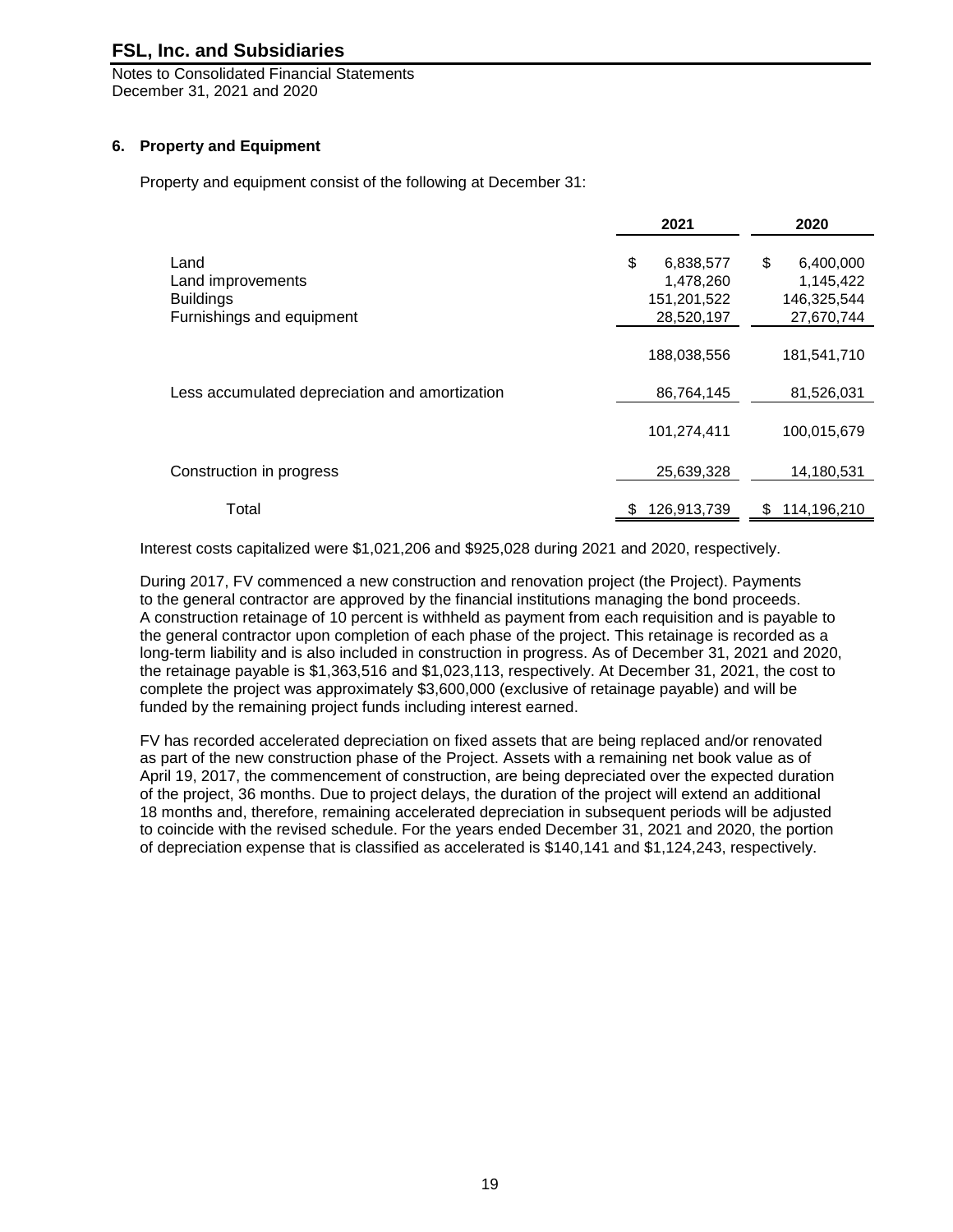Notes to Consolidated Financial Statements December 31, 2021 and 2020

#### **7. Long-Term Debt**

Long-term debt consists of the following at December 31:

|                                                                                                                                                                                                                                              |    | 2021        |    | 2020        |
|----------------------------------------------------------------------------------------------------------------------------------------------------------------------------------------------------------------------------------------------|----|-------------|----|-------------|
| Series 2019AB Public Finance Authority (the Authority),<br>Revenue and Refunding Bonds due in varying installments<br>through 2052 plus interest ranging from 4.000% - 5.000%.<br>The Bonds are collateralized by a mortgage, the assignment |    |             |    |             |
| of leases and rent and a security agreement                                                                                                                                                                                                  | \$ | 87,040,000  | \$ | 88,505,000  |
| Construction retainage payable                                                                                                                                                                                                               |    | 1,363,516   |    | 1,023,113   |
| Note payable, vendor (interest free)                                                                                                                                                                                                         |    | 744.480     |    | 864.856     |
| Total debt                                                                                                                                                                                                                                   |    | 89.147.996  |    | 90,392,969  |
| Unamortized bond premium                                                                                                                                                                                                                     |    | 7,002,250   |    | 7,394,757   |
| Less current portion                                                                                                                                                                                                                         |    | (3,127,093) |    | (2,606,690) |
| Less deferred financing costs                                                                                                                                                                                                                |    | (1,550,701) |    | (1,602,144) |
| Total                                                                                                                                                                                                                                        | S  | 91,472,452  | S  | 93,578,892  |

On December 19, 2019, the Authority issued on behalf of FV, \$88,805,000 of public bonds, Series 2019AB (the Series 2019 Bonds). The net proceeds were used by FV as follows: (a) advance refund of all of the outstanding Series 2013 A bonds in the amount of \$32,027,666 and 2013 Series B bonds in the amount of \$33,513,092; (b) financing for Phase III of the health center expansion and renovation project; (c) pay associated costs with the issuance of the Series 2019 Bonds, including the termination of related rate swap agreement; and (d) recover a portion of equity contributions as specified under the 2013 Series A agreement for Phases I and II. Under the terms of the 2019 bonds, FV is subject to various covenants, which include the achievement of certain pre-established financial indicators.

Approximate principal payments on long-term debt for the next five years follow for the years ending December 31:

|            | <b>Note Payable</b> | 2019 Bonds       | Construction<br>Retainage | Total            |
|------------|---------------------|------------------|---------------------------|------------------|
| 2022       | \$<br>118,577       | \$<br>1,645,000  | \$<br>1,363,516           | \$<br>3,127,093  |
| 2023       | 118,577             | 1,710,000        | $\blacksquare$            | 1,828,577        |
| 2024       | 118,577             | 1,780,000        | $\blacksquare$            | 1,898,577        |
| 2025       | 118,577             | 1,850,000        | $\overline{\phantom{a}}$  | 1,968,577        |
| 2026       | 118,577             | 1,925,000        | $\blacksquare$            | 2,043,577        |
| Thereafter | 151,595             | 78,130,000       | $\overline{\phantom{a}}$  | 78,281,595       |
| Total      | \$<br>744.480       | \$<br>87,040,000 | \$<br>1,363,516           | \$<br>89,147,996 |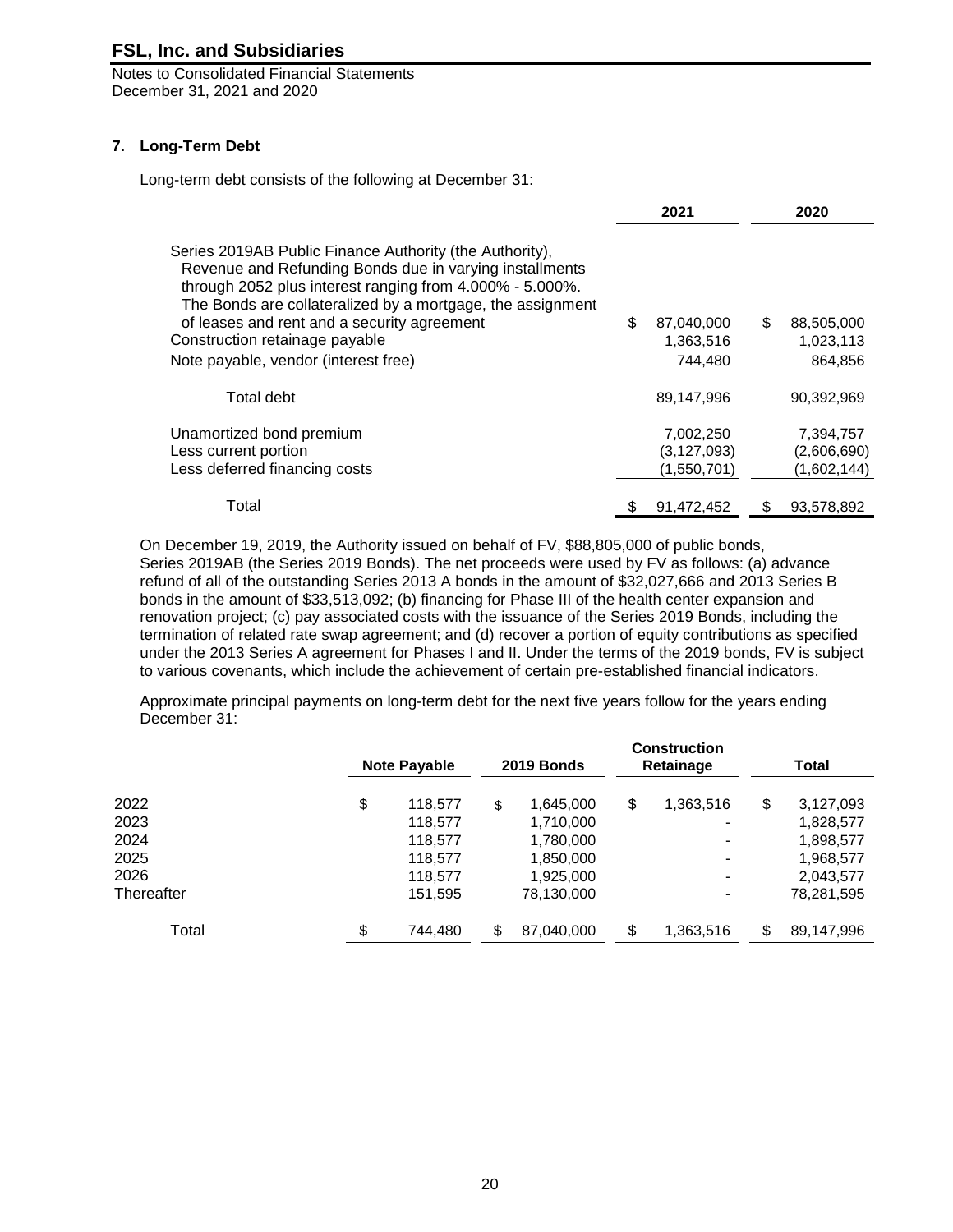Notes to Consolidated Financial Statements December 31, 2021 and 2020

#### **8. Net Assets With Donor Restrictions**

Net assets with donor restrictions consist of the following at December 31:

|                         | 2021 |           |    | 2020      |
|-------------------------|------|-----------|----|-----------|
| Health and medical fund | \$   | 73.283    | \$ | 32,720    |
| Fellowship promise fund |      | 407,432   |    | 232,825   |
| Team member fund        |      | 42,487    |    | 24,800    |
| Life enrichment fund    |      | 1,625,180 |    | 1,270,719 |
| Theater endowment fund  |      | 22,600    |    |           |
| Pledges receivable      |      | 838,706   |    | 914,300   |
| Total                   | S    | 3,009,688 |    | 2,475,364 |

#### **9. Functional Expenses**

The Organization provides residential, health care and home and community based services to residents and other patients within its geographic location. The consolidated financial statements report certain expense categories that are attributable to more than one program service or support function. Therefore, these expenses require an allocation on a reasonable basis that is consistently applied. Costs not directly attributable to a function, including depreciation and amortization, interest and other costs, are allocated to general and administrative. Other costs relating to specific functions, including plant operations and maintenance, grounds and security are allocated based on statistics related to total meals served. For the years ended December 31, 2021 and 2020, expenses relating to providing these services are approximately as follows:

|                                | 2021 |                                    |                                       |                          |                                                          |           |                                      |            |   |            |  |  |
|--------------------------------|------|------------------------------------|---------------------------------------|--------------------------|----------------------------------------------------------|-----------|--------------------------------------|------------|---|------------|--|--|
|                                |      | <b>Resident</b><br><b>Services</b> | <b>Health Care</b><br><b>Services</b> |                          | Home and<br>Community<br><b>Based</b><br><b>Services</b> |           | General and<br><b>Administrative</b> |            |   | Total      |  |  |
| Salaries and benefits          | \$   | 2.364.450                          | \$                                    | 8.521.541                | \$.                                                      | 7,598,800 | \$                                   | 5,156,002  | S | 23,640,793 |  |  |
| Contracted services            |      | 2.412.959                          |                                       | 2.344.248                |                                                          | 266.468   |                                      | 947.321    |   | 5,970,996  |  |  |
| Supplies and other             |      | 2,391,187                          |                                       | 2.041.616                |                                                          | 514.857   |                                      | 3,860,960  |   | 8,808,620  |  |  |
| Depreciation                   |      |                                    |                                       | $\overline{\phantom{0}}$ |                                                          |           |                                      | 5.710.875  |   | 5,710,875  |  |  |
| Interest and amortization, net |      |                                    |                                       |                          |                                                          |           |                                      | 2.346.418  |   | 2,346,418  |  |  |
| Provision for bad debt         |      |                                    |                                       |                          |                                                          |           |                                      | 390.281    |   | 390,281    |  |  |
|                                |      |                                    |                                       |                          |                                                          |           |                                      |            |   |            |  |  |
| Total                          |      | 7,168,596                          | \$                                    | 12.907.405               |                                                          | 8,380,125 | S                                    | 18,411,857 |   | 46,867,983 |  |  |

|                                                                          | 2020                               |                                     |                                       |                                     |                                                          |                                 |                                      |                                   |   |                                      |  |  |
|--------------------------------------------------------------------------|------------------------------------|-------------------------------------|---------------------------------------|-------------------------------------|----------------------------------------------------------|---------------------------------|--------------------------------------|-----------------------------------|---|--------------------------------------|--|--|
|                                                                          | <b>Resident</b><br><b>Services</b> |                                     | <b>Health Care</b><br><b>Services</b> |                                     | Home and<br>Community<br><b>Based</b><br><b>Services</b> |                                 | General and<br><b>Administrative</b> |                                   |   | Total                                |  |  |
| Salaries and benefits<br>Contracted services<br>Supplies and other       | \$                                 | 1.830.800<br>2,373,975<br>2.170.899 | \$                                    | 8.759.891<br>2,141,425<br>2,405,121 | \$                                                       | 7,915,184<br>129.113<br>439.881 | \$                                   | 5,867,503<br>700.452<br>3,668,819 | S | 24,373,378<br>5,344,965<br>8,684,720 |  |  |
| Depreciation<br>Interest and amortization, net<br>Provision for bad debt |                                    |                                     |                                       |                                     |                                                          |                                 |                                      | 6.439.339<br>2,493,880<br>186.245 |   | 6,439,339<br>2,493,880<br>186.245    |  |  |
| Total                                                                    |                                    | 6.375.674                           | \$                                    | 13.306.437                          |                                                          | 8.484.178                       | \$                                   | 19,356,238                        |   | 47,522,527                           |  |  |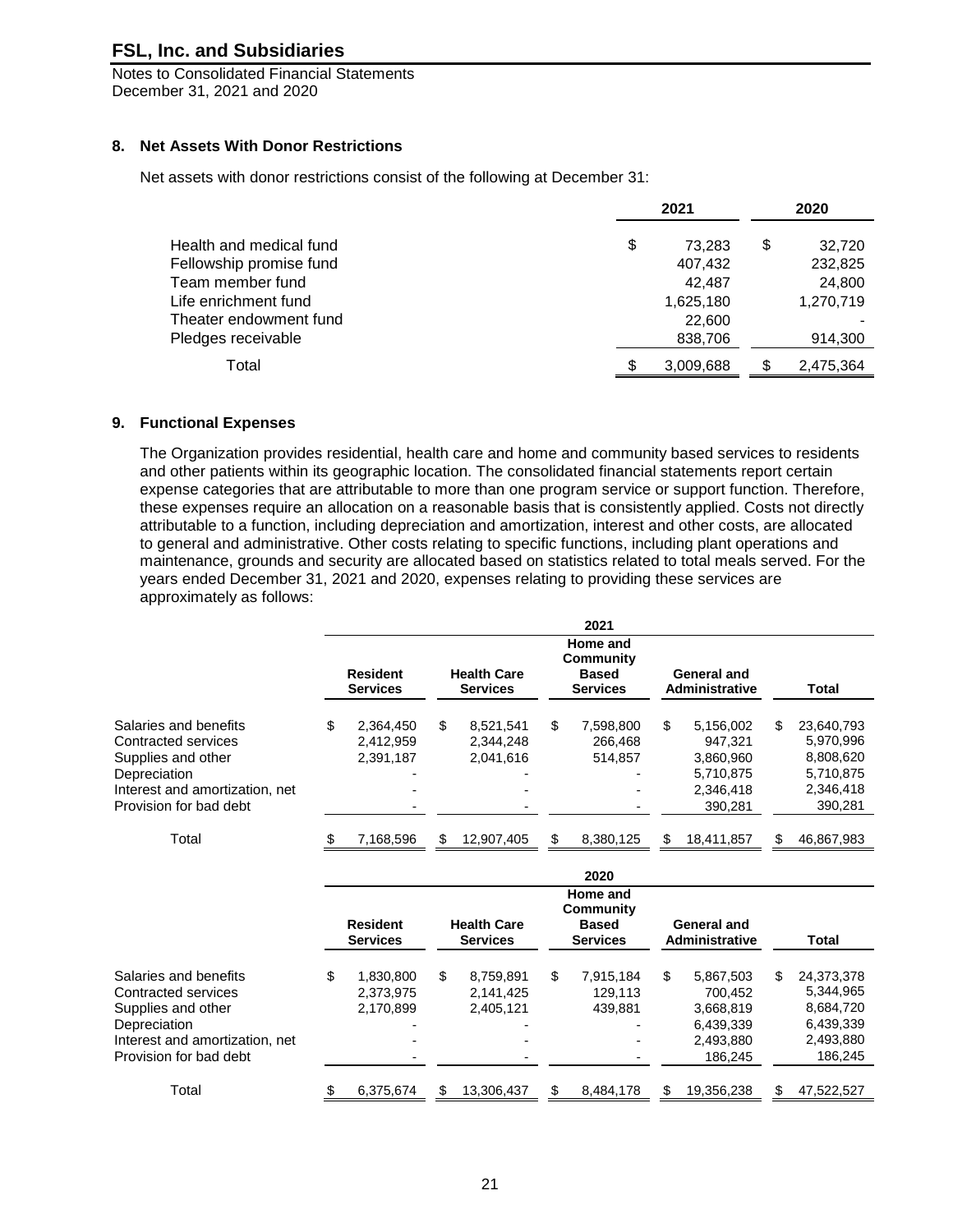Notes to Consolidated Financial Statements December 31, 2021 and 2020

#### **10. Net Service Revenues**

FV disaggregates revenue from contracts with customers by type of service and payor source as this depicts the nature, amount, timing and uncertainty of its revenue and cash flows as affected by economic factors. Net resident service fees revenue consist of the following for the years ended December 31, 2021 and 2020:

|                                               |                       |                              | 2021                                      |                                                      |                                             |
|-----------------------------------------------|-----------------------|------------------------------|-------------------------------------------|------------------------------------------------------|---------------------------------------------|
|                                               | Independent<br>Living | <b>Assisted</b><br>Living    | <b>Skilled</b><br><b>Nursing</b>          | Home<br>Community<br><b>Based</b><br><b>Services</b> | <b>Total</b>                                |
| Lifecare<br>Private pay<br>Medicare and other | \$<br>20,917,204      | \$<br>2,297,000<br>3,189,125 | \$<br>1,007,897<br>1,917,254<br>2,057,724 | \$<br>6,816,699<br>1,816,113                         | \$<br>24,222,101<br>11,923,078<br>3,873,837 |
| Total                                         | 20,917,204<br>S       | \$<br>5,486,125              | 4,982,875<br>S                            | \$<br>8,632,812                                      | 40,019,016<br>\$                            |
|                                               |                       |                              | 2020                                      |                                                      |                                             |
|                                               | Independent<br>Living | <b>Assisted</b><br>Living    | <b>Skilled</b><br><b>Nursing</b>          | Home<br>Community<br><b>Based</b><br><b>Services</b> | Total                                       |
| Lifecare<br>Private pay<br>Medicare and other | \$<br>21,087,694      | \$<br>2,340,964<br>2,724,016 | \$<br>832,671<br>2,808,903<br>1,797,942   | \$<br>٠<br>7,257,177<br>1,285,865                    | \$<br>24,261,329<br>12,790,096<br>3,083,807 |
| Total                                         | 21,087,694<br>\$      | \$<br>5,064,980              | 5,439,516<br>SБ                           | \$<br>8,543,042                                      | 40,135,232<br>S                             |

Other revenues of \$5,282,433 during 2021 and \$4,434,435 during 2020, are primarily comprised of therapy, medical group and other ancillary services. Revenues are recognized on a daily or monthly basis as services are rendered.

FV has agreements with third-party payors that provide for payments at amounts different from its established rates. A summary of the principal payment arrangements with the third-party payors follows:

*Medicare and other*: Skilled nursing and ancillary services provided by Medicare Part A beneficiaries are paid at prospectively determined rates per day. These rates vary according to a resident-specific classification system that is based on clinical, diagnostic and other factors and the reimbursement methodology is subject to various limitations and adjustments. Reimbursement for therapy services is provided to Medicare Part B beneficiaries at the lesser of a published fee schedule or actual charges.

Services related to hospice beneficiaries are paid based on a published fee schedule and subject to an annual cap per patient. These rates may vary depending on the period of time a patient is receiving services as well as the level of intensity of services.

The Corporation has also entered into payment arrangements with certain managed care and commercial insurance carriers, health maintenance organizations and preferred provider organizations. The basis for payment under these agreements includes predetermined contractual rates, discounts from established charges and retrospectively determined daily rates.

As described above, the Medicare Part A rates are based on clinical, diagnostic and other factors. The determination of these rates is partially based on FV's clinical assessment of its residents. FV is required to clinically assess its resident at predetermined intervals during the resident's stay which are subject to review and adjustment by the respective program.

FV also entered into payment agreements with certain commercial insurance carriers and others. The basis for payment under these agreements includes prospectively determined rates per day or discounts from established charges.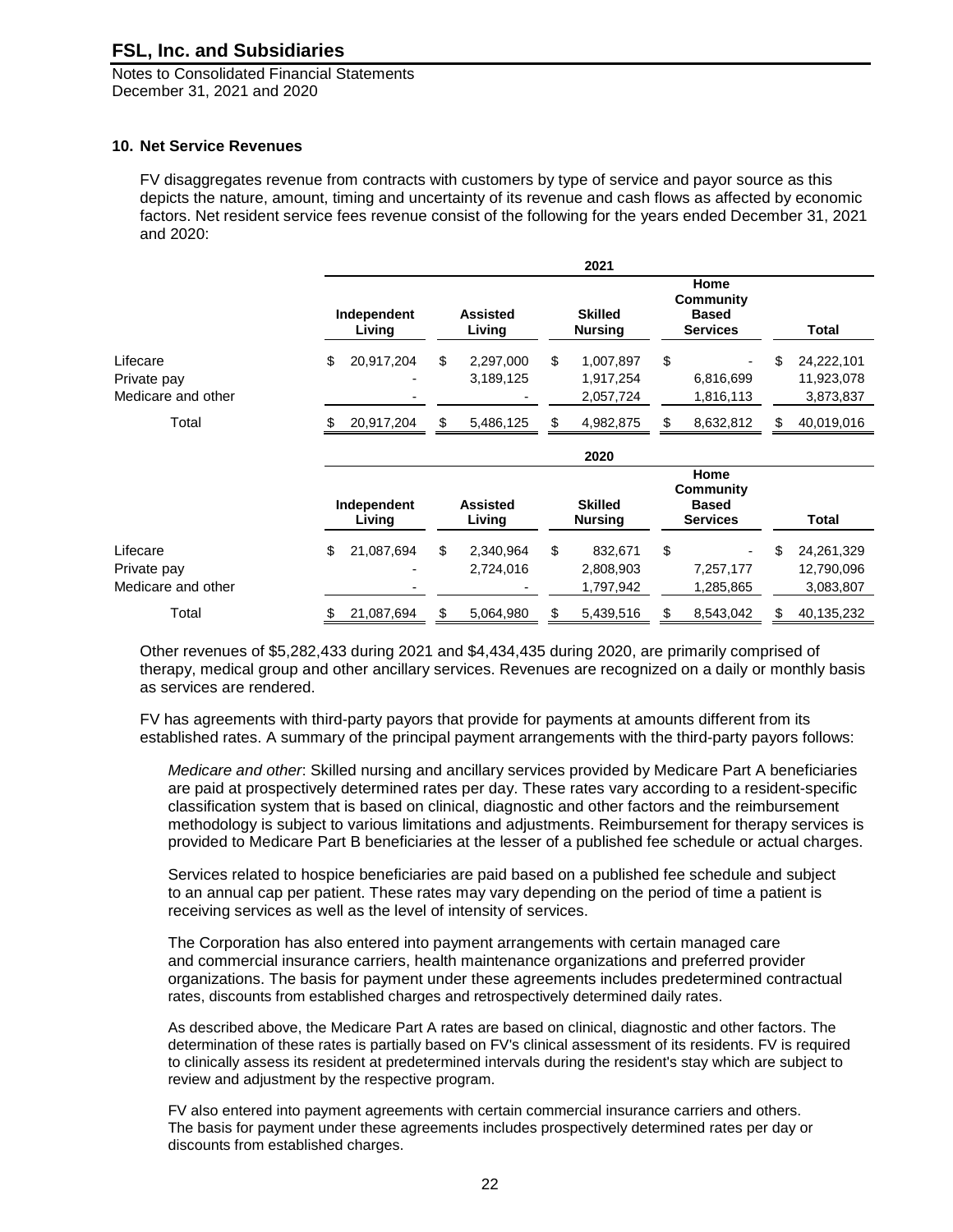Notes to Consolidated Financial Statements December 31, 2021 and 2020

#### **11. Contingencies**

#### **New Jersey Liquid Reserves**

FV is regulated by the New Jersey Department of Community Affairs (DCA) pursuant to the Continuing Care Retirement Community Regulation and Financial Disclosures Act (the Act). The Act requires, among other things, that FSL establish an escrow account into which substantially all advance entrance fees must be deposited until certain conditions are satisfied and, upon issuance of a certificate of authority by the DCA, FV must establish and maintain liquid reserves which generally are equal to 15 percent of the projected operating expenses (excluding depreciation) related to contract residents. FV has complied with those requirements at December 31, 2021 and 2020.

#### **Senior Living Services Industry**

The senior living services industry is subject to numerous laws, regulations and administrative directives of federal, state and local governments and agencies. Compliance with these laws, regulations and administrative directives is subject to future government review and interpretation as well as regulatory actions unknown or unasserted at this time. Government activity has continued to increase with respect to investigations and allegations concerning possible violations by healthcare providers of fraud and abuse statutes and regulations, which could result in the imposition of significant fines and penalties as well as significant repayments for resident services previously billed. Management is not aware of any material incidents of noncompliance.

#### **COVID-19**

As a result of the spread of the COVID-19 coronavirus during 2021, economic uncertainties have arisen as of the date of the consolidated financial statements. The extent of the impact of COVID-19 on the Organization's operational and financial performance will depend on certain developments, including the duration and spread of the outbreak, the impact on the residents and vendors, all of which are uncertain and cannot be predicted. At this point, the extent to which COVID-19 may impact the Organization's financial condition or results of operations is uncertain.

#### **12. Retirement Plan**

FV sponsors a 401(k) defined contribution plan (the Plan). Under the Plan, FV makes annual matching contributions to the Plan of 100 percent of the first 1 percent plus 50.0 percent of the next 5.0 percent of compensation that a participant contributes to the Plan not to exceed 3.5 percent of compensation, as defined by the Plan. Employees are eligible to participate in the Plan upon completion of at least 1,000 hours of service. Employees become 100.0 percent vested in employee contributions immediately upon their participation. The employer matching contributions are subject to a five-year vesting schedule. Pension expense for FV under the Plan was approximately \$385,000 and \$392,000 for the years ended December 31, 2021 and 2020, respectively.

#### **13. Concentrations**

The Organization maintains cash accounts, which, at times, may exceed federally insured limits. The Organization has not experienced any losses from maintaining cash accounts in excess of federally insured limits. Management believes that it is not subject to any significant credit risk on its cash accounts.

FV grants credit without collateral to its residents, primarily related to providing residential and healthcare related services.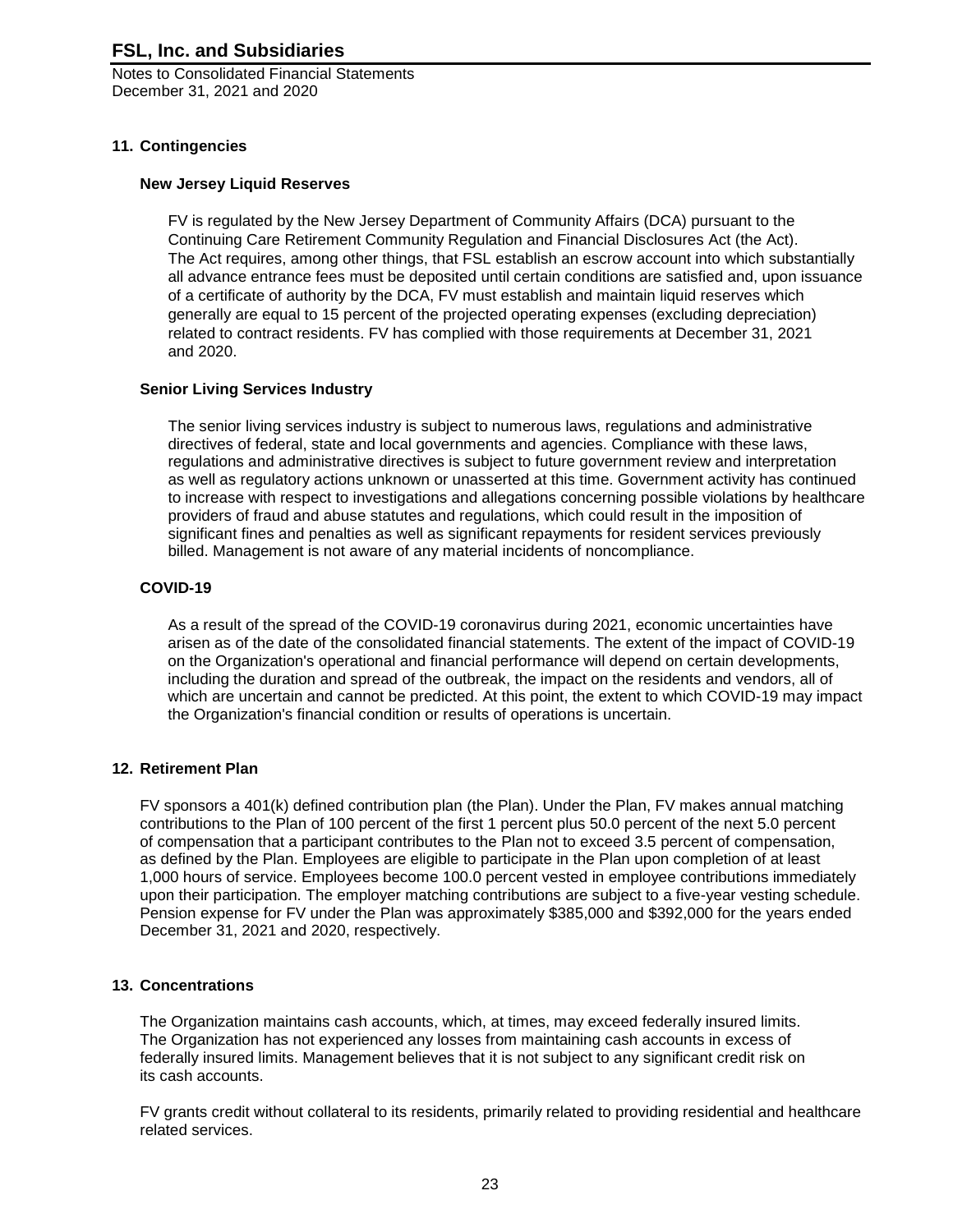Notes to Consolidated Financial Statements December 31, 2021 and 2020

#### **14. Government Funding and Revenue Related to COVID-19 Pandemic**

FV has received emergency financial assistance under several federal and state government sponsored programs. Revenue from federal Provider Relief Funds include amounts received from federal funding sources related to the COVID-19 pandemic. FV accounts for this funding in accordance with the FASB ASC No. 958-605 guidance for conditional contributions and, accordingly, revenue is measured and recognized when barriers are substantially met, which occurs when FV complies with the terms and conditions related to the purpose of the grant rather than those that are administrative in nature.

In March 2020, the Coronavirus Aid, Relief and Economic Security (CARES) Act was signed into law to combat the financial effects of COVID-19. The CARES Act created a Provider Relief Funds to provide financial support for certain healthcare providers. FV received approximately \$1.12 million in 2020 related to this funding which was included in investment income and other revenue, net, in the consolidated statement of operations and changes in net assets. In accordance with the terms and conditions, FV applied the funding against eligible expenses.

Noncompliance with the terms and conditions could result in repayment of some or all of the support, which can be subject to government review and interpretation. The Department of Health and Human Services (HHS) has indicated Provider Relief Funds payments are subject to future reporting and audit requirements. These matters could cause reversal or claw-back of amounts previously recognized; however, an estimate of the possible effects cannot be made as of the date these consolidated financial statements were issued. In addition, it is unknown whether there will be further developments in regulatory guidance.

#### **15. Paycheck Protection Program**

On April 20, 2020, the Organization received proceeds in the amount of \$4,147,700 under the Paycheck Protection Program (PPP) which was established as part of the CARES Act and is administered through the Small Business Administration (SBA). The PPP provided loans to qualifying nonprofit organizations in amounts up to 2.5 times their average monthly payroll expenses and was designed to provide a direct financial incentive for qualifying nonprofit organizations to keep their workforce employed during the Coronavirus crisis. PPP loans are uncollateralized and guaranteed by the SBA. Advances from the PPP are forgivable after a "covered period" (eight or 24 weeks) as long as the borrower maintained its payroll levels and used the proceeds for eligible expenses, including payroll, benefits, mortgage interest, rent and utilities.

The Organization met the PPP's loan forgiveness requirements, and therefore, applied for forgiveness during 2021. Legal release was received during June of 2021, therefore, the Organization recorded other revenue of \$4,147,700 within its statement of operations for the year ended December 31, 2021.

The SBA reserves the right to audit any PPP loan, regardless of size. These audits may occur after forgiveness has been granted. In accordance with the CARES Act, all borrowers are required to maintain their PPP loan documentation for six years after the PPP loan or repaid in full and to provide that documentation to the SBA upon request. The Organization does not believe the results of any audits or reviews by the SBA would have a material impact on the consolidated financial statements.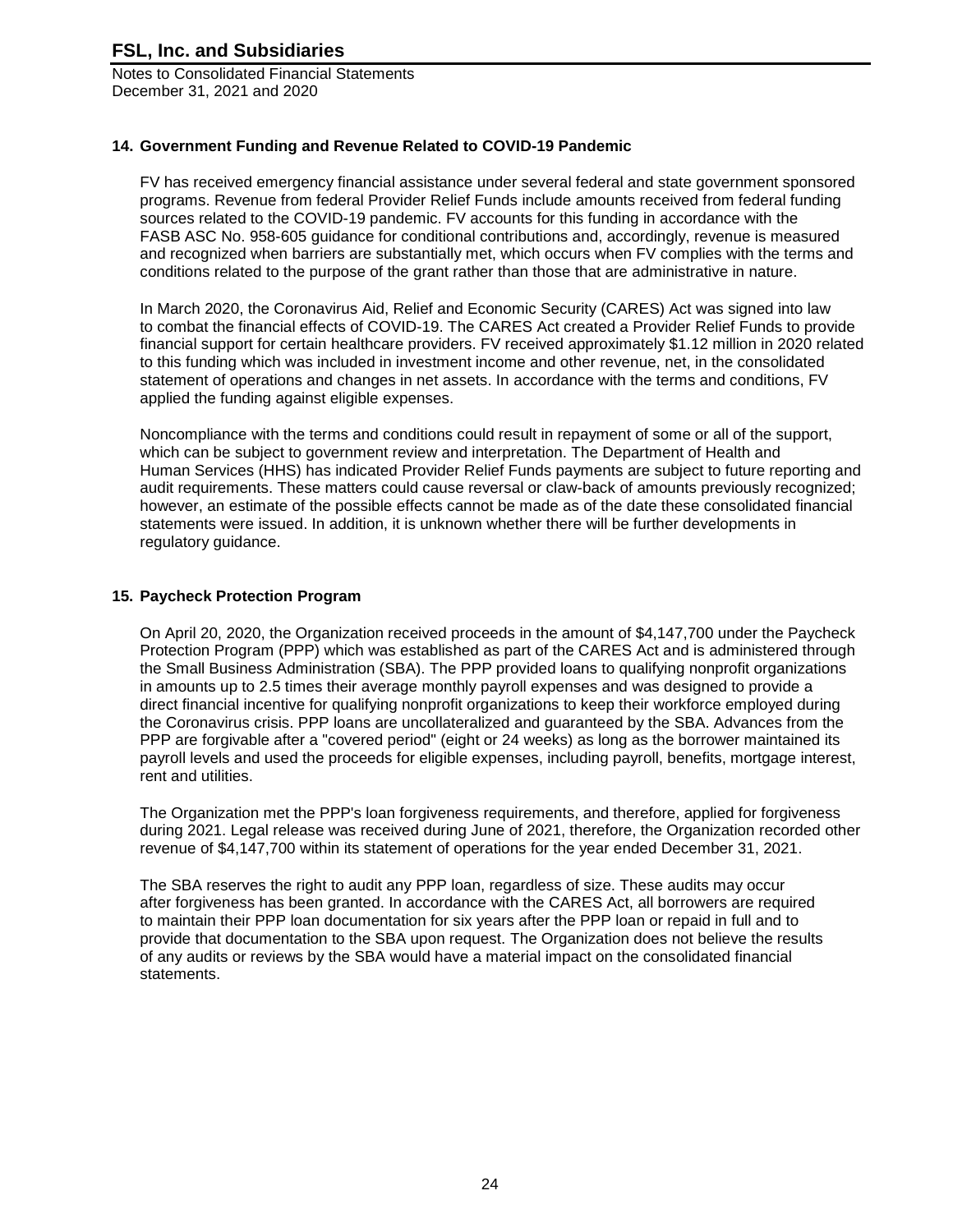Schedule I - Consolidating Balance Sheet December 31, 2021

|                                                                                                 | Fellowship<br>Village,<br>Inc. | Fellowship<br>Foundation,<br>Inc. | <b>Elimination</b> |    | Total                   |  |  |
|-------------------------------------------------------------------------------------------------|--------------------------------|-----------------------------------|--------------------|----|-------------------------|--|--|
| <b>Assets</b>                                                                                   |                                |                                   |                    |    |                         |  |  |
| <b>Current Assets</b>                                                                           |                                |                                   |                    |    |                         |  |  |
| Cash and cash equivalents<br>Investments<br>Assets whose use is limited,                        | \$<br>3,655,417<br>53,146,337  | \$<br>38,706                      | \$                 | \$ | 3,694,123<br>53,146,337 |  |  |
| current portion                                                                                 | 7,348,587                      |                                   |                    |    | 7,348,587               |  |  |
| Accounts receivable, net                                                                        | 3,510,850                      |                                   |                    |    | 3,510,850               |  |  |
| Pledges receivable, current portion<br>Due from related party                                   |                                | 115,000                           |                    |    | 115,000                 |  |  |
| Supplies and other current assets                                                               | 17,443<br>1,315,697            | 3,993                             | (17, 443)          |    | 1,319,690               |  |  |
| Interest in net assets of Fellowship                                                            |                                |                                   |                    |    |                         |  |  |
| Foundation, Inc.                                                                                | 3,292,295                      |                                   | (3,292,295)        |    |                         |  |  |
| <b>Total current assets</b>                                                                     | 72,286,626                     | 157,699                           | (3,309,738)        |    | 69,134,587              |  |  |
| <b>Pledges Receivable</b>                                                                       |                                | 723,706                           |                    |    | 723,706                 |  |  |
| <b>Noncurrent Assets Whose Use is Limited</b>                                                   | 644,024                        | 2,447,333                         |                    |    | 3,091,357               |  |  |
| <b>Property and Equipment, Net</b>                                                              | 126,913,739                    |                                   |                    |    | 126,913,739             |  |  |
| <b>Long-Term Deposits</b>                                                                       | 80,929                         |                                   |                    |    | 80,929                  |  |  |
| <b>Total assets</b>                                                                             | 199,925,318                    | \$<br>3,328,738                   | \$<br>(3,309,738)  | \$ | 199,944,318             |  |  |
| <b>Liabilities and Net Assets</b>                                                               |                                |                                   |                    |    |                         |  |  |
| <b>Current Liabilities</b><br>Accounts payable and accrued expenses<br>Accrued interest payable | \$<br>3,196,429<br>1,854,226   | \$<br>19,000                      | \$                 | \$ | 3,215,429<br>1,854,226  |  |  |
| Due to related party                                                                            |                                | 17,443                            | (17, 443)          |    |                         |  |  |
| Deferred grant revenue                                                                          | 31,716                         |                                   |                    |    | 31,716                  |  |  |
| Current portion of long-term debt                                                               | 3,127,093                      |                                   |                    |    | 3,127,093               |  |  |
| <b>Total current liabilities</b>                                                                | 8,209,464                      | 36,443                            | (17, 443)          |    | 8,228,464               |  |  |
| <b>Refundable Waiting List Deposits</b>                                                         | 190,053                        |                                   |                    |    | 190,053                 |  |  |
| <b>Refundable Advance Entrance Fees</b>                                                         | 28,644,090                     |                                   |                    |    | 28,644,090              |  |  |
| <b>Deferred Revenue From Advance</b><br><b>Entrance Fees</b>                                    | 16,605,193                     |                                   |                    |    | 16,605,193              |  |  |
| <b>Deferred Revenue for Renovations</b>                                                         | 736,496                        |                                   |                    |    | 736,496                 |  |  |
| Long-Term Debt, Net                                                                             | 91,472,452                     |                                   |                    |    | 91,472,452              |  |  |
| <b>Total liabilities</b>                                                                        | 145,857,748                    | 36,443                            | (17, 443)          |    | 145,876,748             |  |  |
| <b>Net Assets</b>                                                                               |                                |                                   |                    |    |                         |  |  |
| Without donor restrictions                                                                      | 50,775,275                     | 282,607                           |                    |    | 51,057,882              |  |  |
| With donor restrictions                                                                         | 3,292,295                      | 3,009,688                         | (3, 292, 295)      |    | 3,009,688               |  |  |
| Total net assets                                                                                | 54,067,570                     | 3,292,295                         | (3,292,295)        |    | 54,067,570              |  |  |
| Total liabilities and net assets                                                                | 199,925,318                    | \$<br>3,328,738                   | \$<br>(3,309,738)  | \$ | 199,944,318             |  |  |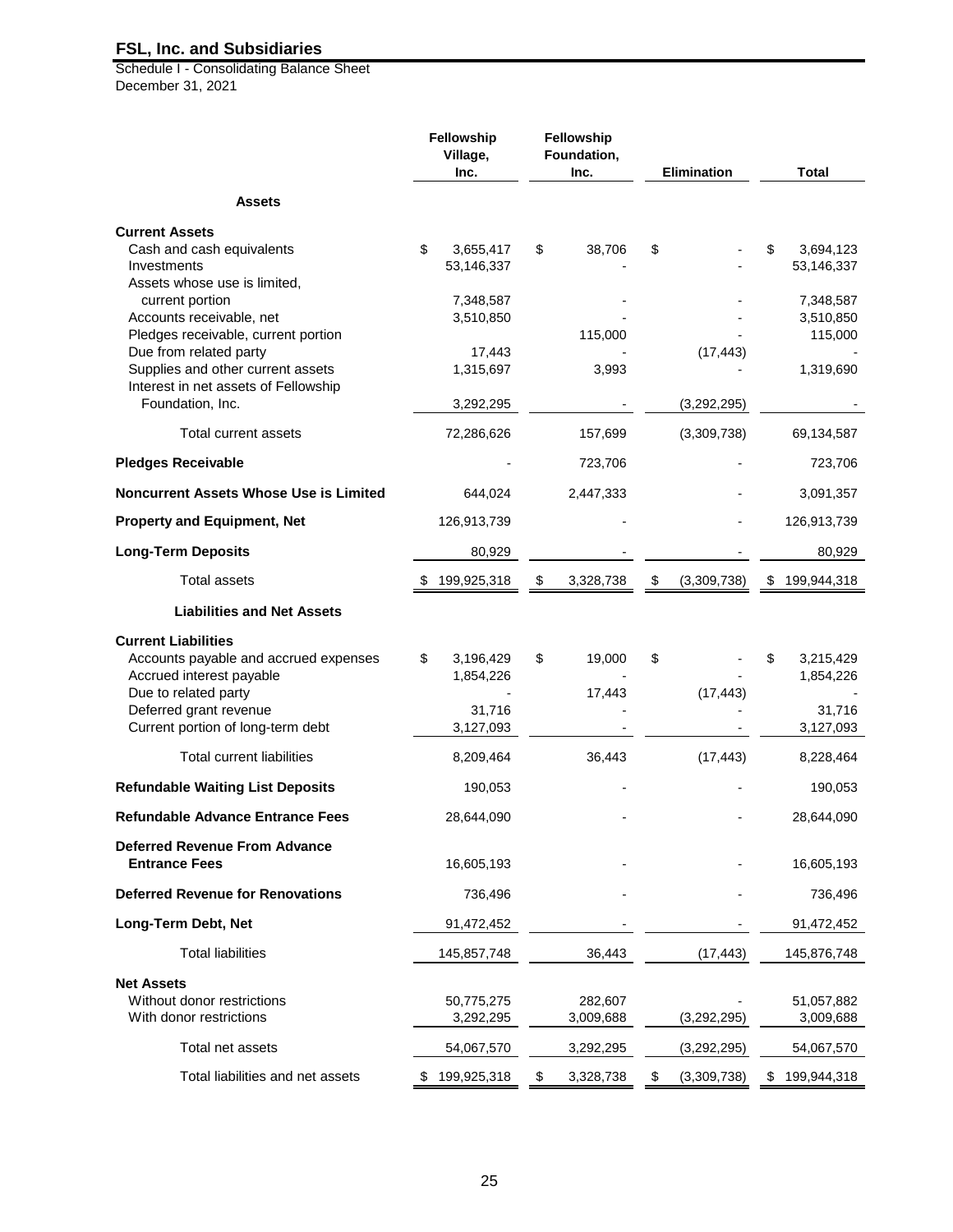Schedule II - Consolidating Statement of Operations and Changes in Net Assets Year Ended December 31, 2021

|                                                | Fellowship<br>Fellowship<br>Village,<br>Foundation,<br>Inc.<br>Inc. | <b>Eliminations</b> | <b>Total</b>   |               |
|------------------------------------------------|---------------------------------------------------------------------|---------------------|----------------|---------------|
| <b>Net Assets Without Donor Restrictions</b>   |                                                                     |                     |                |               |
| Revenue:                                       |                                                                     |                     |                |               |
| Resident services, including amortization of   |                                                                     |                     |                |               |
| advance entrance fees of \$7,050,855           | \$24,780,034                                                        | \$                  | \$             | \$ 24,780,034 |
| Patient revenue from nonresidents              | 6,606,170                                                           |                     |                | 6,606,170     |
| Home and community based services,             |                                                                     |                     |                |               |
| including amortization of advance              |                                                                     |                     |                |               |
| entrance fees of \$99,384                      | 8,632,812                                                           |                     |                | 8,632,812     |
| Other revenues                                 | 5,220,845                                                           |                     |                | 5,220,845     |
| Contributions                                  |                                                                     | 61,588              |                | 61,588        |
| Investment Income                              | 2,481,161                                                           | 51,833              |                | 2,532,994     |
| PPP loan forgiveness revenue                   | 4,147,700                                                           |                     |                | 4,147,700     |
| Net assets released from restrictions          |                                                                     | 42,562              |                | 42,562        |
| Total revenue                                  | 51,868,722                                                          | 155,983             |                | 52,024,705    |
| Expenses:                                      |                                                                     |                     |                |               |
| Salaries and benefits                          | 23,467,471                                                          | 173,322             |                | 23,640,793    |
| Contracted services                            | 5,948,442                                                           | 22,554              |                | 5,970,996     |
| Supplies and other                             | 8,646,807                                                           | 161,813             |                | 8,808,620     |
| Interest and amortization, net                 | 2,346,418                                                           |                     |                | 2,346,418     |
| Depreciation                                   | 5,570,734                                                           |                     |                | 5,570,734     |
| Provision for bad debt                         | 390,281                                                             |                     |                | 390,281       |
| Total expenses                                 | 46,370,153                                                          | 357,689             |                | 46,727,842    |
| Income (loss) from operations before           |                                                                     |                     |                |               |
| accelerated depreciation                       | 5,498,569                                                           | (201, 706)          |                | 5,296,863     |
| <b>Accelerated Depreciation</b>                | 140,141                                                             |                     |                | 140,141       |
| Income (loss) from operations                  | 5,358,428                                                           | (201, 706)          |                | 5,156,722     |
| Loss on Disposal of Property and Equipment     | (104, 604)                                                          |                     |                | (104, 604)    |
| Net Change in Unrealized Gains on Investments  | 3,658,478                                                           | 217,885             |                | 3,876,363     |
| Excess of revenue over expenses                | 8,912,302                                                           | 16,179              |                | 8,928,481     |
| <b>Equity Transfer</b>                         | (146, 614)                                                          | 146,614             |                |               |
| Increase in net assets without                 |                                                                     |                     |                |               |
| donor restrictions                             | 8,765,688                                                           | 162,793             |                | 8,928,481     |
| <b>Net Assets With Donor Restrictions</b>      |                                                                     |                     |                |               |
| Gross contributions                            |                                                                     | 576,886             |                | 576,886       |
| Investment loss, net                           |                                                                     |                     |                |               |
| Net change in unrealized losses on investments |                                                                     |                     |                |               |
| Net assets released from restriction           |                                                                     | (42, 562)           |                | (42, 562)     |
| Change in interest of net assets of Fellowship |                                                                     |                     |                |               |
| Foundation, Inc.                               | 697,117                                                             |                     | (697, 117)     |               |
| Increase in net assets with                    |                                                                     |                     |                |               |
| donor restrictions                             | 697,117                                                             | 534,324             | (697, 117)     | 534,324       |
|                                                |                                                                     |                     |                |               |
| Increase in net assets                         | 9,462,805                                                           | 697,117             | (697, 117)     | 9,462,805     |
| <b>Net Assets, Beginning</b>                   | 44,604,765                                                          | 2,595,178           | (2, 595, 178)  | 44,604,765    |
| <b>Net Assets, Ending</b>                      | \$54,067,570                                                        | 3,292,295<br>\$     | \$ (3,292,295) | \$54,067,570  |